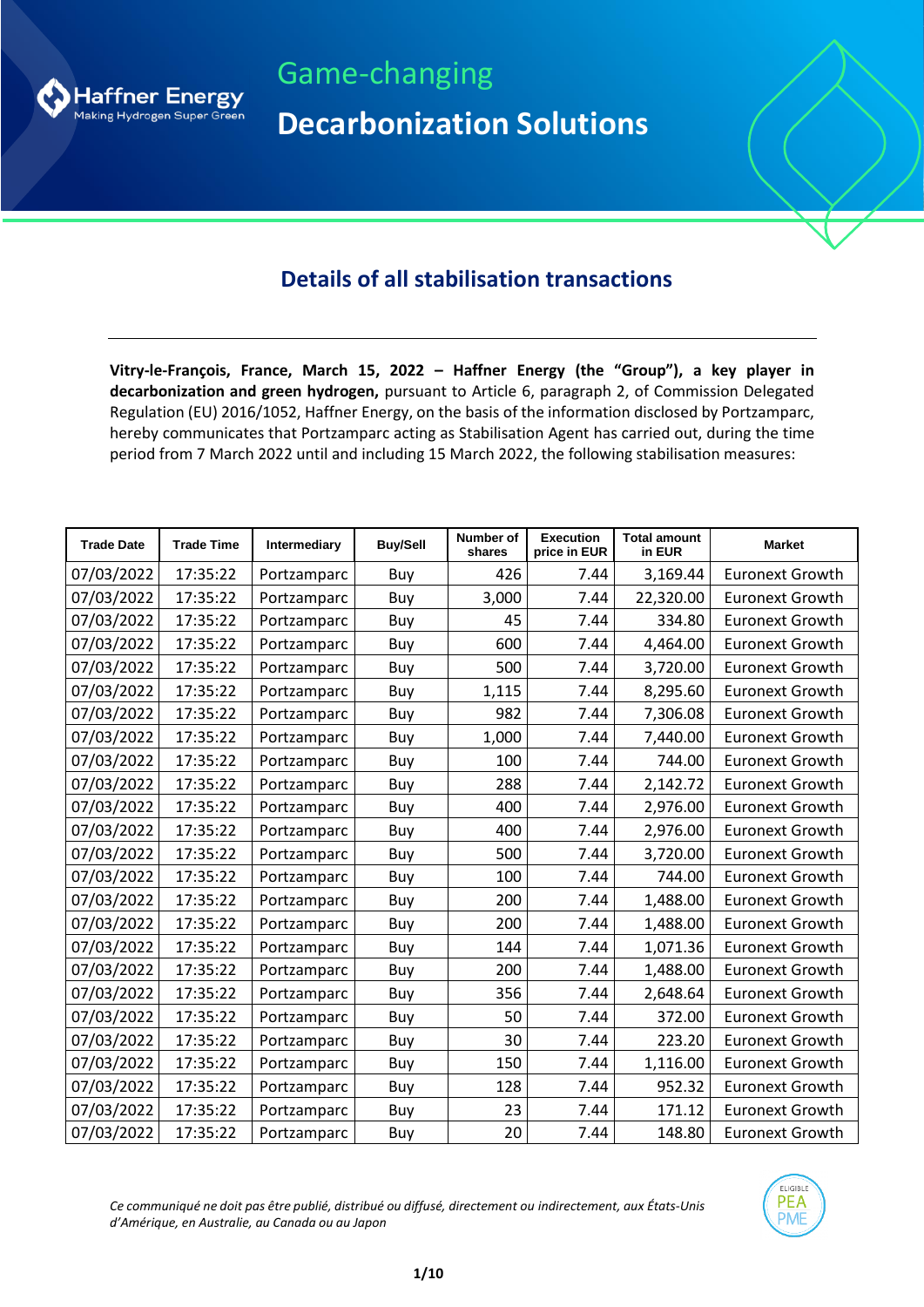| 08/03/2022 | 13:28:25 | Portzamparc | Buy | 100            | 7.5   | 750.00    | <b>Euronext Growth</b> |
|------------|----------|-------------|-----|----------------|-------|-----------|------------------------|
| 08/03/2022 | 13:37:29 | Portzamparc | Buy | 20             | 7.5   | 150.00    | <b>Euronext Growth</b> |
| 08/03/2022 | 13:42:54 | Portzamparc | Buy | 50             | 7.4   | 370.00    | <b>Euronext Growth</b> |
| 08/03/2022 | 13:45:43 | Portzamparc | Buy | 4              | 7.35  | 29.40     | <b>Euronext Growth</b> |
| 08/03/2022 | 13:52:46 | Portzamparc | Buy | 6              | 7.5   | 45.00     | <b>Euronext Growth</b> |
| 08/03/2022 | 14:35:53 | Portzamparc | Buy | 96             | 7.35  | 705.60    | <b>Euronext Growth</b> |
| 08/03/2022 | 14:40:14 | Portzamparc | Buy | 92             | 7.341 | 675.37    | <b>Euronext Growth</b> |
| 08/03/2022 | 14:40:14 | Portzamparc | Buy | 100            | 7.341 | 734.10    | <b>Euronext Growth</b> |
| 08/03/2022 | 14:40:14 | Portzamparc | Buy | 58             | 7.35  | 426.30    | <b>Euronext Growth</b> |
| 08/03/2022 | 14:40:24 | Portzamparc | Buy | 10             | 7.35  | 73.50     | <b>Euronext Growth</b> |
| 08/03/2022 | 14:40:32 | Portzamparc | Buy | 10             | 7.479 | 74.79     | <b>Euronext Growth</b> |
| 08/03/2022 | 15:00:13 | Portzamparc | Buy | $\mathbf{1}$   | 7.35  | 7.35      | <b>Euronext Growth</b> |
| 08/03/2022 | 17:05:47 | Portzamparc | Buy | 83             | 7.438 | 617.35    | <b>Euronext Growth</b> |
| 08/03/2022 | 17:05:47 | Portzamparc | Buy | $\overline{2}$ | 7.439 | 14.88     | <b>Euronext Growth</b> |
| 08/03/2022 | 17:06:02 | Portzamparc | Buy | 188            | 7.439 | 1,398.53  | <b>Euronext Growth</b> |
| 08/03/2022 | 17:06:02 | Portzamparc | Buy | $\overline{2}$ | 7.46  | 14.92     | <b>Euronext Growth</b> |
| 08/03/2022 | 17:25:48 | Portzamparc | Buy | 180            | 7.45  | 1,341.00  | <b>Euronext Growth</b> |
| 08/03/2022 | 17:25:48 | Portzamparc | Buy | 77             | 7.45  | 573.65    | <b>Euronext Growth</b> |
| 08/03/2022 | 17:25:48 | Portzamparc | Buy | 743            | 7.46  | 5,542.78  | <b>Euronext Growth</b> |
| 08/03/2022 | 17:26:06 | Portzamparc | Buy | 134            | 7.458 | 999.37    | <b>Euronext Growth</b> |
| 08/03/2022 | 17:26:06 | Portzamparc | Buy | 14             | 7.459 | 104.43    | <b>Euronext Growth</b> |
| 08/03/2022 | 17:26:06 | Portzamparc | Buy | $\overline{2}$ | 7.46  | 14.92     | <b>Euronext Growth</b> |
| 08/03/2022 | 17:29:58 | Portzamparc | Buy | 65             | 7.45  | 484.25    | <b>Euronext Growth</b> |
| 08/03/2022 | 17:29:58 | Portzamparc | Buy | 248            | 7.46  | 1,850.08  | <b>Euronext Growth</b> |
| 08/03/2022 | 17:29:58 | Portzamparc | Buy | 54             | 7.46  | 402.84    | <b>Euronext Growth</b> |
| 08/03/2022 | 17:29:58 | Portzamparc | Buy | 33             | 7.47  | 246.51    | <b>Euronext Growth</b> |
| 08/03/2022 | 17:35:21 | Portzamparc | Buy | 1,325          | 7.66  | 10,149.50 | <b>Euronext Growth</b> |
| 08/03/2022 | 17:35:21 | Portzamparc | Buy | 174            | 7.66  | 1,332.84  | <b>Euronext Growth</b> |
| 08/03/2022 | 17:35:21 | Portzamparc | Buy | 378            | 7.66  | 2,895.48  | <b>Euronext Growth</b> |
| 08/03/2022 | 17:35:21 | Portzamparc | Buy | 171            | 7.66  | 1,309.86  | <b>Euronext Growth</b> |
| 08/03/2022 | 17:35:21 | Portzamparc | Buy | 250            | 7.66  | 1,915.00  | <b>Euronext Growth</b> |
| 08/03/2022 | 17:35:21 | Portzamparc | Buy | 343            | 7.66  | 2,627.38  | <b>Euronext Growth</b> |
| 08/03/2022 | 17:35:21 | Portzamparc | Buy | 131            | 7.66  | 1,003.46  | <b>Euronext Growth</b> |
| 08/03/2022 | 17:35:21 | Portzamparc | Buy | 157            | 7.66  | 1,202.62  | <b>Euronext Growth</b> |
| 08/03/2022 | 17:35:21 | Portzamparc | Buy | 144            | 7.66  | 1,103.04  | <b>Euronext Growth</b> |
| 08/03/2022 | 17:35:21 | Portzamparc | Buy | 541            | 7.66  | 4,144.06  | <b>Euronext Growth</b> |
| 08/03/2022 | 17:35:21 | Portzamparc | Buy | 337            | 7.66  | 2,581.42  | <b>Euronext Growth</b> |
| 08/03/2022 | 17:35:21 | Portzamparc | Buy | 796            | 7.66  | 6,097.36  | <b>Euronext Growth</b> |
| 08/03/2022 | 17:35:21 | Portzamparc | Buy | 253            | 7.66  | 1,937.98  | <b>Euronext Growth</b> |
| 08/03/2022 | 17:35:21 | Portzamparc | Buy | 308            | 7.66  | 2,359.28  | <b>Euronext Growth</b> |
| 08/03/2022 | 17:35:21 | Portzamparc | Buy | 96             | 7.66  | 735.36    | <b>Euronext Growth</b> |
| 08/03/2022 | 17:35:21 | Portzamparc | Buy | 148            | 7.66  | 1,133.68  | <b>Euronext Growth</b> |
| 08/03/2022 | 17:35:21 | Portzamparc | Buy | 171            | 7.66  | 1,309.86  | <b>Euronext Growth</b> |
| 08/03/2022 | 17:35:21 | Portzamparc | Buy | 46             | 7.66  | 352.36    | <b>Euronext Growth</b> |
| 08/03/2022 | 17:35:21 | Portzamparc | Buy | 38             | 7.66  | 291.08    | <b>Euronext Growth</b> |

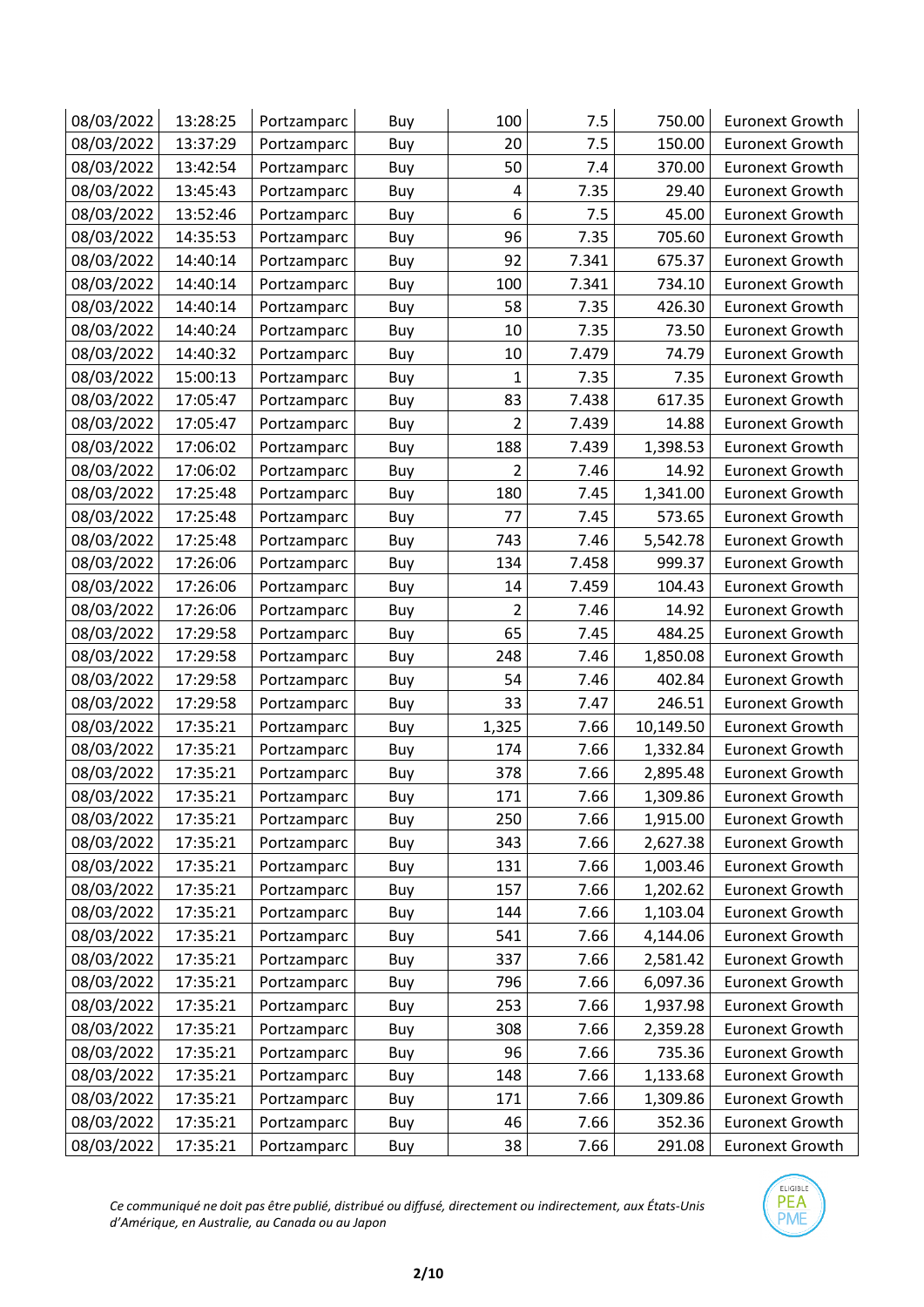| 08/03/2022 | 17:35:21 | Portzamparc | Buy | 48    | 7.66 | 367.68   | <b>Euronext Growth</b> |
|------------|----------|-------------|-----|-------|------|----------|------------------------|
| 08/03/2022 | 17:35:21 | Portzamparc | Buy | 57    | 7.66 | 436.62   | <b>Euronext Growth</b> |
| 08/03/2022 | 17:35:21 | Portzamparc | Buy | 65    | 7.66 | 497.90   | <b>Euronext Growth</b> |
| 08/03/2022 | 17:35:21 | Portzamparc | Buy | 39    | 7.66 | 298.74   | <b>Euronext Growth</b> |
| 08/03/2022 | 17:35:21 | Portzamparc | Buy | 50    | 7.66 | 383.00   | <b>Euronext Growth</b> |
| 08/03/2022 | 17:35:21 | Portzamparc | Buy | 133   | 7.66 | 1,018.78 | <b>Euronext Growth</b> |
| 08/03/2022 | 17:35:21 | Portzamparc | Buy | 35    | 7.66 | 268.10   | <b>Euronext Growth</b> |
| 08/03/2022 | 17:35:21 | Portzamparc | Buy | 400   | 7.66 | 3,064.00 | <b>Euronext Growth</b> |
| 08/03/2022 | 17:35:21 | Portzamparc | Buy | 50    | 7.66 | 383.00   | <b>Euronext Growth</b> |
| 08/03/2022 | 17:35:21 | Portzamparc | Buy | 32    | 7.66 | 245.12   | <b>Euronext Growth</b> |
| 08/03/2022 | 17:35:21 | Portzamparc | Buy | 172   | 7.66 | 1,317.52 | <b>Euronext Growth</b> |
| 08/03/2022 | 17:35:21 | Portzamparc | Buy | 440   | 7.66 | 3,370.40 | <b>Euronext Growth</b> |
| 08/03/2022 | 17:35:21 | Portzamparc | Buy | 141   | 7.66 | 1,080.06 | <b>Euronext Growth</b> |
| 08/03/2022 | 17:35:21 | Portzamparc | Buy | 120   | 7.66 | 919.20   | <b>Euronext Growth</b> |
| 08/03/2022 | 17:35:21 | Portzamparc | Buy | 101   | 7.66 | 773.66   | <b>Euronext Growth</b> |
| 08/03/2022 | 17:35:21 | Portzamparc | Buy | 42    | 7.66 | 321.72   | <b>Euronext Growth</b> |
| 08/03/2022 | 17:35:21 | Portzamparc | Buy | 14    | 7.66 | 107.24   | <b>Euronext Growth</b> |
| 08/03/2022 | 17:35:21 | Portzamparc | Buy | 600   | 7.66 | 4,596.00 | <b>Euronext Growth</b> |
| 08/03/2022 | 17:35:21 | Portzamparc | Buy | 81    | 7.66 | 620.46   | <b>Euronext Growth</b> |
| 08/03/2022 | 17:35:21 | Portzamparc | Buy | 60    | 7.66 | 459.60   | <b>Euronext Growth</b> |
| 08/03/2022 | 17:35:21 | Portzamparc | Buy | 39    | 7.66 | 298.74   | <b>Euronext Growth</b> |
| 08/03/2022 | 17:35:21 | Portzamparc | Buy | 150   | 7.66 | 1,149.00 | <b>Euronext Growth</b> |
| 08/03/2022 | 17:35:21 | Portzamparc | Buy | 1,000 | 7.66 | 7,660.00 | <b>Euronext Growth</b> |
| 08/03/2022 | 17:35:21 | Portzamparc | Buy | 50    | 7.66 | 383.00   | <b>Euronext Growth</b> |
| 08/03/2022 | 17:35:21 | Portzamparc | Buy | 50    | 7.66 | 383.00   | <b>Euronext Growth</b> |
| 08/03/2022 | 17:35:21 | Portzamparc | Buy | 47    | 7.66 | 360.02   | Euronext Growth        |
| 08/03/2022 | 17:35:21 | Portzamparc | Buy | 177   | 7.66 | 1,355.82 | <b>Euronext Growth</b> |
| 08/03/2022 | 17:35:21 | Portzamparc | Buy | 200   | 7.66 | 1,532.00 | <b>Euronext Growth</b> |
| 08/03/2022 | 17:35:21 | Portzamparc | Buy | 23    | 7.66 | 176.18   | <b>Euronext Growth</b> |
| 08/03/2022 | 17:35:21 | Portzamparc | Buy | 77    | 7.66 | 589.82   | <b>Euronext Growth</b> |
| 08/03/2022 | 17:35:21 | Portzamparc | Buy | 923   | 7.66 | 7,070.18 | <b>Euronext Growth</b> |
| 08/03/2022 | 17:35:21 | Portzamparc | Buy | 199   | 7.66 | 1,524.34 | <b>Euronext Growth</b> |
| 08/03/2022 | 17:35:21 | Portzamparc | Buy | 199   | 7.66 | 1,524.34 | <b>Euronext Growth</b> |
| 08/03/2022 | 17:35:21 | Portzamparc | Buy | 67    | 7.66 | 513.22   | <b>Euronext Growth</b> |
| 08/03/2022 | 17:35:21 | Portzamparc | Buy | 89    | 7.66 | 681.74   | <b>Euronext Growth</b> |
| 08/03/2022 | 17:35:21 | Portzamparc | Buy | 1,000 | 7.66 | 7,660.00 | <b>Euronext Growth</b> |
| 08/03/2022 | 17:35:21 | Portzamparc | Buy | 250   | 7.66 | 1,915.00 | <b>Euronext Growth</b> |
| 08/03/2022 | 17:35:21 | Portzamparc | Buy | 313   | 7.66 | 2,397.58 | <b>Euronext Growth</b> |
| 08/03/2022 | 17:35:21 | Portzamparc | Buy | 130   | 7.66 | 995.80   | <b>Euronext Growth</b> |
| 08/03/2022 | 17:35:21 | Portzamparc | Buy | 245   | 7.66 | 1,876.70 | <b>Euronext Growth</b> |
| 08/03/2022 | 17:35:21 | Portzamparc | Buy | 261   | 7.66 | 1,999.26 | <b>Euronext Growth</b> |
| 08/03/2022 | 17:35:21 | Portzamparc | Buy | 34    | 7.66 | 260.44   | <b>Euronext Growth</b> |
| 08/03/2022 | 17:35:21 | Portzamparc | Buy | 31    | 7.66 | 237.46   | <b>Euronext Growth</b> |
| 08/03/2022 | 17:35:21 | Portzamparc | Buy | 36    | 7.66 | 275.76   | <b>Euronext Growth</b> |
| 08/03/2022 | 17:35:21 | Portzamparc | Buy | 40    | 7.66 | 306.40   | <b>Euronext Growth</b> |

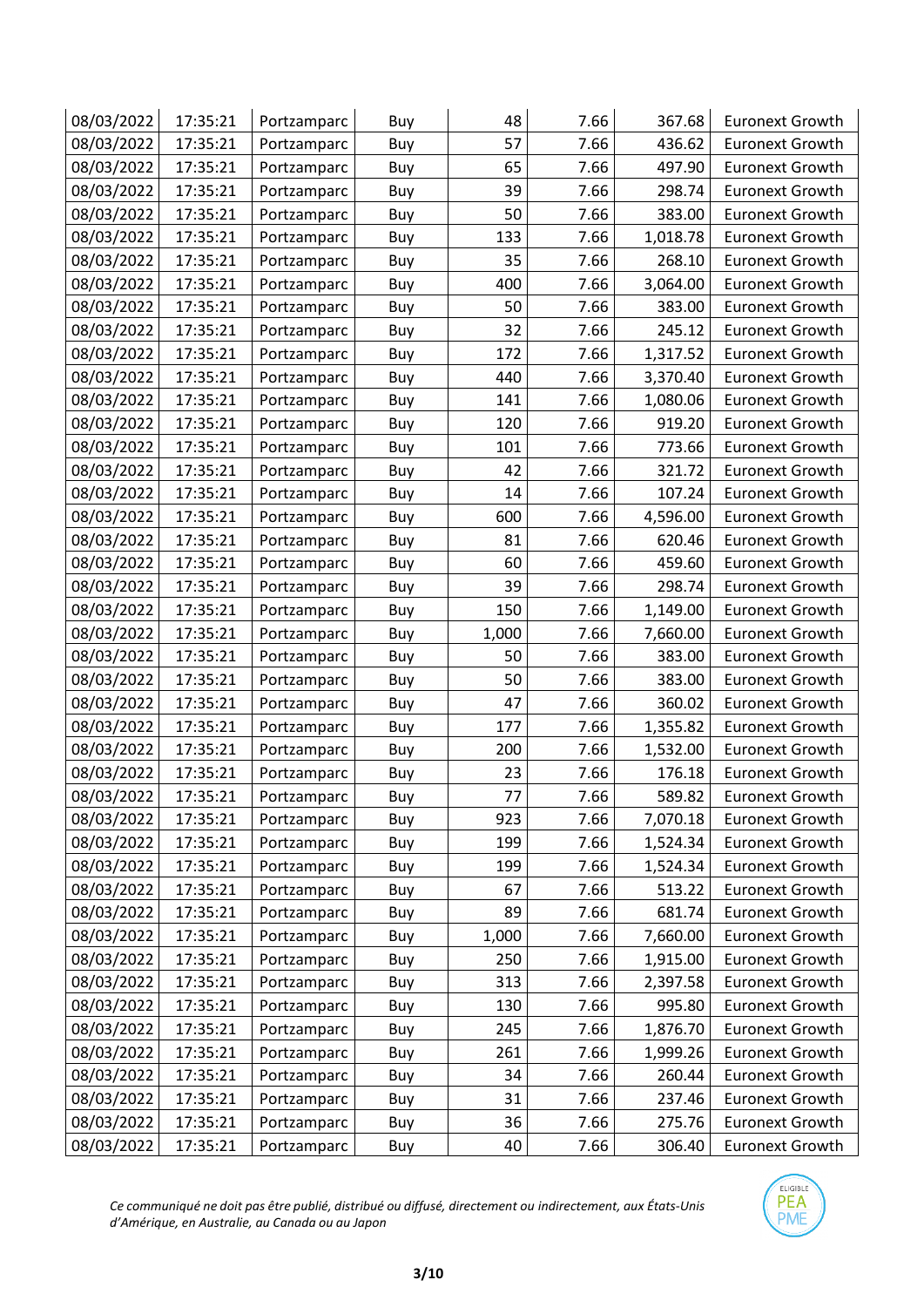| 08/03/2022 | 17:35:21 | Portzamparc | Buy | 32  | 7.66  | 245.12   | <b>Euronext Growth</b> |
|------------|----------|-------------|-----|-----|-------|----------|------------------------|
| 08/03/2022 | 17:35:21 | Portzamparc | Buy | 75  | 7.66  | 574.50   | <b>Euronext Growth</b> |
| 08/03/2022 | 17:35:21 | Portzamparc | Buy | 105 | 7.66  | 804.30   | <b>Euronext Growth</b> |
| 08/03/2022 | 17:35:21 | Portzamparc | Buy | 28  | 7.66  | 214.48   | <b>Euronext Growth</b> |
| 08/03/2022 | 17:35:21 | Portzamparc | Buy | 208 | 7.66  | 1,593.28 | <b>Euronext Growth</b> |
| 08/03/2022 | 17:35:21 | Portzamparc | Buy | 90  | 7.66  | 689.40   | <b>Euronext Growth</b> |
| 08/03/2022 | 17:35:21 | Portzamparc | Buy | 172 | 7.66  | 1,317.52 | <b>Euronext Growth</b> |
| 08/03/2022 | 17:35:21 | Portzamparc | Buy | 591 | 7.66  | 4,527.06 | <b>Euronext Growth</b> |
| 08/03/2022 | 17:35:21 | Portzamparc | Buy | 187 | 7.66  | 1,432.42 | <b>Euronext Growth</b> |
| 08/03/2022 | 17:35:21 | Portzamparc | Buy | 92  | 7.66  | 704.72   | <b>Euronext Growth</b> |
| 08/03/2022 | 17:35:21 | Portzamparc | Buy | 69  | 7.66  | 528.54   | <b>Euronext Growth</b> |
| 08/03/2022 | 17:35:21 | Portzamparc | Buy | 134 | 7.66  | 1,026.44 | <b>Euronext Growth</b> |
| 08/03/2022 | 17:35:21 | Portzamparc | Buy | 32  | 7.66  | 245.12   | <b>Euronext Growth</b> |
| 08/03/2022 | 17:35:21 | Portzamparc | Buy | 101 | 7.66  | 773.66   | <b>Euronext Growth</b> |
| 08/03/2022 | 17:35:21 | Portzamparc | Buy | 90  | 7.66  | 689.40   | <b>Euronext Growth</b> |
| 08/03/2022 | 17:35:21 | Portzamparc | Buy | 31  | 7.66  | 237.46   | <b>Euronext Growth</b> |
| 08/03/2022 | 17:35:21 | Portzamparc | Buy | 38  | 7.66  | 291.08   | <b>Euronext Growth</b> |
| 08/03/2022 | 17:35:21 | Portzamparc | Buy | 76  | 7.66  | 582.16   | <b>Euronext Growth</b> |
| 08/03/2022 | 17:35:21 | Portzamparc | Buy | 61  | 7.66  | 467.26   | <b>Euronext Growth</b> |
| 09/03/2022 | 09:17:36 | Portzamparc | Buy | 8   | 7.75  | 62.00    | <b>Euronext Growth</b> |
| 09/03/2022 | 09:17:36 | Portzamparc | Buy | 58  | 7.75  | 449.50   | <b>Euronext Growth</b> |
| 09/03/2022 | 09:17:36 | Portzamparc | Buy | 14  | 7.77  | 108.78   | <b>Euronext Growth</b> |
| 09/03/2022 | 09:17:55 | Portzamparc | Buy | 186 | 7.77  | 1,445.22 | <b>Euronext Growth</b> |
| 09/03/2022 | 09:17:55 | Portzamparc | Buy | 14  | 7.78  | 108.92   | <b>Euronext Growth</b> |
| 09/03/2022 | 09:24:21 | Portzamparc | Buy | 4   | 7.78  | 31.12    | <b>Euronext Growth</b> |
| 09/03/2022 | 09:24:21 | Portzamparc | Buy | 50  | 7.8   | 390.00   | <b>Euronext Growth</b> |
| 09/03/2022 | 09:24:21 | Portzamparc | Buy | 1   | 7.807 | 7.81     | <b>Euronext Growth</b> |
| 09/03/2022 | 09:28:35 | Portzamparc | Buy | 10  | 7.72  | 77.20    | <b>Euronext Growth</b> |
| 09/03/2022 | 09:29:24 | Portzamparc | Buy | 200 | 7.66  | 1,532.00 | <b>Euronext Growth</b> |
| 09/03/2022 | 09:29:51 | Portzamparc | Buy | 45  | 7.719 | 347.36   | <b>Euronext Growth</b> |
| 09/03/2022 | 09:36:26 | Portzamparc | Buy | 10  | 7.719 | 77.19    | <b>Euronext Growth</b> |
| 09/03/2022 | 10:50:28 | Portzamparc | Buy | 50  | 7.687 | 384.35   | <b>Euronext Growth</b> |
| 09/03/2022 | 11:10:26 | Portzamparc | Buy | 30  | 7.699 | 230.97   | <b>Euronext Growth</b> |
| 09/03/2022 | 11:10:26 | Portzamparc | Buy | 50  | 7.699 | 384.95   | <b>Euronext Growth</b> |
| 09/03/2022 | 11:10:26 | Portzamparc | Buy | 1   | 7.7   | 7.70     | <b>Euronext Growth</b> |
| 09/03/2022 | 11:27:11 | Portzamparc | Buy | 10  | 7.829 | 78.29    | <b>Euronext Growth</b> |
| 09/03/2022 | 12:38:37 | Portzamparc | Buy | 2   | 7.7   | 15.40    | <b>Euronext Growth</b> |
| 09/03/2022 | 12:38:37 | Portzamparc | Buy | 49  | 7.7   | 377.30   | <b>Euronext Growth</b> |
| 09/03/2022 | 12:38:37 | Portzamparc | Buy | 69  | 7.7   | 531.30   | <b>Euronext Growth</b> |
| 09/03/2022 | 12:38:37 | Portzamparc | Buy | 208 | 7.7   | 1,601.60 | <b>Euronext Growth</b> |
| 09/03/2022 | 12:38:37 | Portzamparc | Buy | 41  | 7.7   | 315.70   | <b>Euronext Growth</b> |
| 09/03/2022 | 12:38:37 | Portzamparc | Buy | 31  | 7.8   | 241.80   | <b>Euronext Growth</b> |
| 09/03/2022 | 12:44:30 | Portzamparc | Buy | 10  | 7.699 | 76.99    | <b>Euronext Growth</b> |
| 09/03/2022 | 13:54:20 | Portzamparc | Buy | 30  | 7.678 | 230.34   | <b>Euronext Growth</b> |
| 09/03/2022 | 14:29:05 | Portzamparc | Buy | 51  | 7.597 | 387.45   | <b>Euronext Growth</b> |

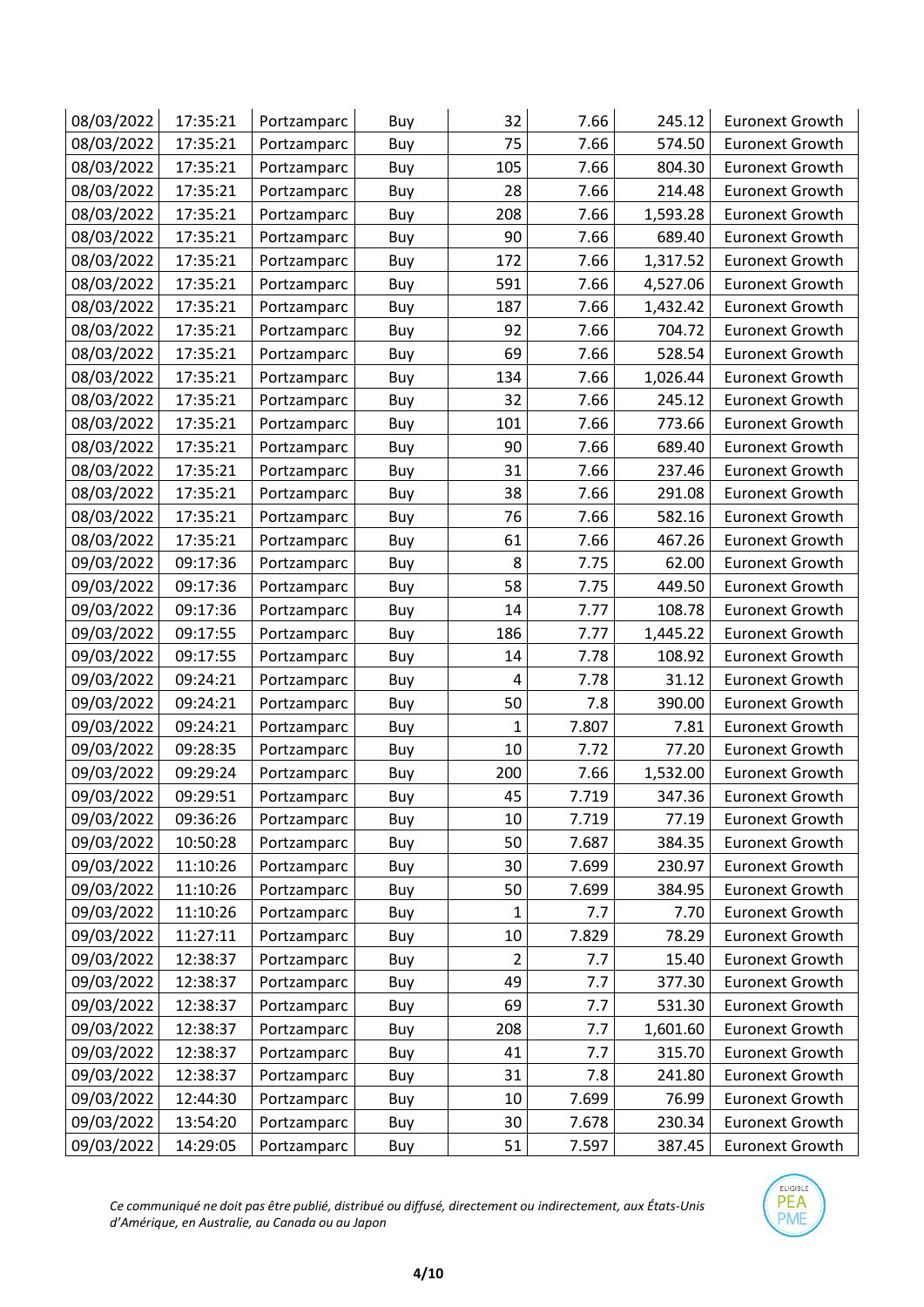| 09/03/2022 | 14:29:05 | Portzamparc | Buy | 9     | 7.599 | 68.39     | <b>Euronext Growth</b> |
|------------|----------|-------------|-----|-------|-------|-----------|------------------------|
| 09/03/2022 | 15:13:43 | Portzamparc | Buy | 10    | 7.599 | 75.99     | <b>Euronext Growth</b> |
| 09/03/2022 | 15:39:46 | Portzamparc | Buy | 10    | 7.598 | 75.98     | <b>Euronext Growth</b> |
| 09/03/2022 | 15:50:14 | Portzamparc | Buy | 121   | 7.598 | 919.36    | <b>Euronext Growth</b> |
| 09/03/2022 | 15:50:14 | Portzamparc | Buy | 67    | 7.599 | 509.13    | <b>Euronext Growth</b> |
| 09/03/2022 | 15:50:14 | Portzamparc | Buy | 66    | 7.599 | 501.53    | <b>Euronext Growth</b> |
| 09/03/2022 | 15:50:14 | Portzamparc | Buy | 202   | 7.599 | 1,535.00  | <b>Euronext Growth</b> |
| 09/03/2022 | 15:50:14 | Portzamparc | Buy | 119   | 7.599 | 904.28    | <b>Euronext Growth</b> |
| 09/03/2022 | 15:50:14 | Portzamparc | Buy | 1     | 7.68  | 7.68      | <b>Euronext Growth</b> |
| 09/03/2022 | 16:00:13 | Portzamparc | Buy | 130   | 7.674 | 997.62    | <b>Euronext Growth</b> |
| 09/03/2022 | 16:00:13 | Portzamparc | Buy | 82    | 7.674 | 629.27    | <b>Euronext Growth</b> |
| 09/03/2022 | 16:00:13 | Portzamparc | Buy | 52    | 7.674 | 399.05    | <b>Euronext Growth</b> |
| 09/03/2022 | 16:00:13 | Portzamparc | Buy | 209   | 7.675 | 1,604.08  | <b>Euronext Growth</b> |
| 09/03/2022 | 16:00:13 | Portzamparc | Buy | 161   | 7.677 | 1,236.00  | <b>Euronext Growth</b> |
| 09/03/2022 | 16:00:13 | Portzamparc | Buy | 116   | 7.677 | 890.53    | <b>Euronext Growth</b> |
| 09/03/2022 | 16:12:59 | Portzamparc | Buy | 10    | 7.659 | 76.59     | <b>Euronext Growth</b> |
| 09/03/2022 | 16:17:14 | Portzamparc | Buy | 3     | 7.658 | 22.97     | <b>Euronext Growth</b> |
| 09/03/2022 | 16:25:18 | Portzamparc | Buy | 5     | 7.65  | 38.25     | <b>Euronext Growth</b> |
| 09/03/2022 | 16:25:36 | Portzamparc | Buy | 125   | 7.65  | 956.25    | <b>Euronext Growth</b> |
| 09/03/2022 | 16:25:36 | Portzamparc | Buy | 60    | 7.65  | 459.00    | <b>Euronext Growth</b> |
| 09/03/2022 | 16:25:36 | Portzamparc | Buy | 60    | 7.65  | 459.00    | <b>Euronext Growth</b> |
| 09/03/2022 | 16:25:36 | Portzamparc | Buy | 150   | 7.651 | 1,147.65  | <b>Euronext Growth</b> |
| 09/03/2022 | 16:25:45 | Portzamparc | Buy | 78    | 7.658 | 597.32    | <b>Euronext Growth</b> |
| 09/03/2022 | 16:25:45 | Portzamparc | Buy | 47    | 7.658 | 359.93    | <b>Euronext Growth</b> |
| 09/03/2022 | 16:25:45 | Portzamparc | Buy | 50    | 7.67  | 383.50    | <b>Euronext Growth</b> |
| 09/03/2022 | 16:25:45 | Portzamparc | Buy | 125   | 7.68  | 960.00    | <b>Euronext Growth</b> |
| 09/03/2022 | 16:34:25 | Portzamparc | Buy | 100   | 7.5   | 750.00    | <b>Euronext Growth</b> |
| 09/03/2022 | 16:34:44 | Portzamparc | Buy | 10    | 7.678 | 76.78     | <b>Euronext Growth</b> |
| 09/03/2022 | 16:42:25 | Portzamparc | Buy | 10    | 7.675 | 76.75     | <b>Euronext Growth</b> |
| 09/03/2022 | 16:49:45 | Portzamparc | Buy | 10    | 7.674 | 76.74     | <b>Euronext Growth</b> |
| 09/03/2022 | 17:00:41 | Portzamparc | Buy | 10    | 7.665 | 76.65     | <b>Euronext Growth</b> |
| 09/03/2022 | 17:00:56 | Portzamparc | Buy | 120   | 7.665 | 919.80    | <b>Euronext Growth</b> |
| 09/03/2022 | 17:00:56 | Portzamparc | Buy | 54    | 7.665 | 413.91    | <b>Euronext Growth</b> |
| 09/03/2022 | 17:00:56 | Portzamparc | Buy | 161   | 7.665 | 1,234.07  | <b>Euronext Growth</b> |
| 09/03/2022 | 17:00:56 | Portzamparc | Buy | 60    | 7.666 | 459.96    | <b>Euronext Growth</b> |
| 09/03/2022 | 17:00:56 | Portzamparc | Buy | 50    | 7.67  | 383.50    | <b>Euronext Growth</b> |
| 09/03/2022 | 17:00:56 | Portzamparc | Buy | 55    | 7.676 | 422.18    | <b>Euronext Growth</b> |
| 09/03/2022 | 17:09:28 | Portzamparc | Buy | 60    | 7.659 | 459.54    | <b>Euronext Growth</b> |
| 09/03/2022 | 17:20:19 | Portzamparc | Buy | 10    | 7.636 | 76.36     | <b>Euronext Growth</b> |
| 09/03/2022 | 17:35:21 | Portzamparc | Buy | 426   | 7.58  | 3,229.08  | <b>Euronext Growth</b> |
| 09/03/2022 | 17:35:21 | Portzamparc | Buy | 1,500 | 7.58  | 11,370.00 | <b>Euronext Growth</b> |
| 09/03/2022 | 17:35:21 | Portzamparc | Buy | 587   | 7.58  | 4,449.46  | <b>Euronext Growth</b> |
| 09/03/2022 | 17:35:21 | Portzamparc | Buy | 700   | 7.58  | 5,306.00  | <b>Euronext Growth</b> |
| 09/03/2022 | 17:35:21 | Portzamparc | Buy | 974   | 7.58  | 7,382.92  | <b>Euronext Growth</b> |
| 09/03/2022 | 17:35:21 | Portzamparc | Buy | 241   | 7.58  | 1,826.78  | <b>Euronext Growth</b> |

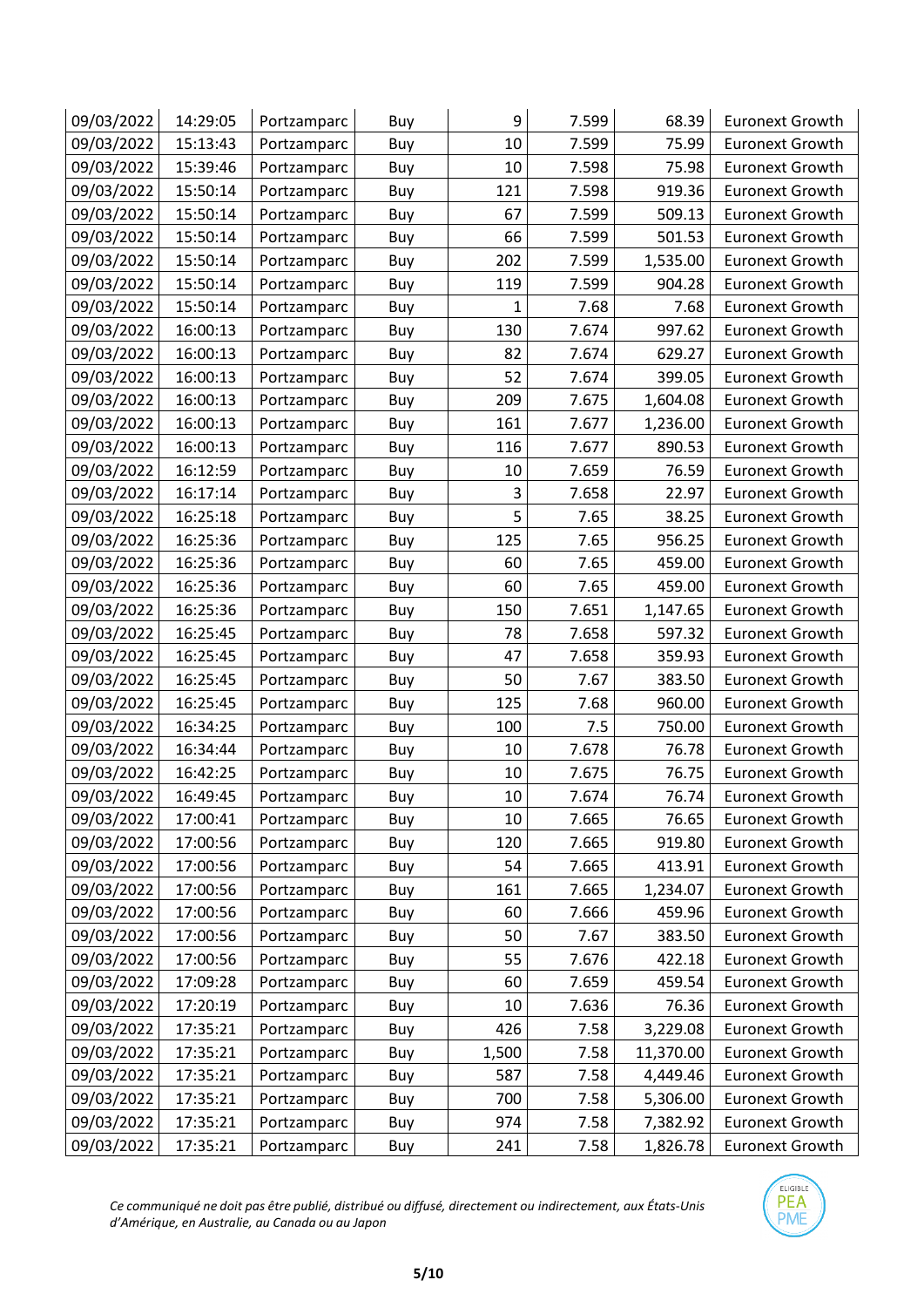| 09/03/2022 | 17:35:21 | Portzamparc | Buy | 515    | 7.58  | 3,903.70   | <b>Euronext Growth</b> |
|------------|----------|-------------|-----|--------|-------|------------|------------------------|
| 09/03/2022 | 17:35:21 | Portzamparc | Buy | 1,739  | 7.58  | 13,181.62  | <b>Euronext Growth</b> |
| 09/03/2022 | 17:35:21 | Portzamparc | Buy | 982    | 7.58  | 7,443.56   | <b>Euronext Growth</b> |
| 09/03/2022 | 17:35:21 | Portzamparc | Buy | 1,504  | 7.58  | 11,400.32  | <b>Euronext Growth</b> |
| 09/03/2022 | 17:35:21 | Portzamparc | Buy | 842    | 7.58  | 6,382.36   | <b>Euronext Growth</b> |
| 09/03/2022 | 17:35:21 | Portzamparc | Buy | 463    | 7.58  | 3,509.54   | <b>Euronext Growth</b> |
| 09/03/2022 | 17:35:21 | Portzamparc | Buy | 282    | 7.58  | 2,137.56   | <b>Euronext Growth</b> |
| 09/03/2022 | 17:35:21 | Portzamparc | Buy | 967    | 7.58  | 7,329.86   | <b>Euronext Growth</b> |
| 09/03/2022 | 17:35:21 | Portzamparc | Buy | 743    | 7.58  | 5,631.94   | <b>Euronext Growth</b> |
| 09/03/2022 | 17:35:21 | Portzamparc | Buy | 223    | 7.58  | 1,690.34   | <b>Euronext Growth</b> |
| 09/03/2022 | 17:35:21 | Portzamparc | Buy | 7,312  | 7.58  | 55,424.96  | <b>Euronext Growth</b> |
| 09/03/2022 | 17:35:21 | Portzamparc | Buy | 15,000 | 7.58  | 113,700.00 | <b>Euronext Growth</b> |
| 09/03/2022 | 17:35:21 | Portzamparc | Buy | 2,945  | 7.58  | 22,323.10  | <b>Euronext Growth</b> |
| 09/03/2022 | 17:35:21 | Portzamparc | Buy | 2,055  | 7.58  | 15,576.90  | <b>Euronext Growth</b> |
| 10/03/2022 | 09:00:21 | Portzamparc | Buy | 18     | 7.56  | 136.08     | <b>Euronext Growth</b> |
| 10/03/2022 | 09:00:21 | Portzamparc | Buy | 9      | 7.56  | 68.04      | <b>Euronext Growth</b> |
| 10/03/2022 | 09:00:21 | Portzamparc | Buy | 6      | 7.56  | 45.36      | <b>Euronext Growth</b> |
| 10/03/2022 | 09:00:21 | Portzamparc | Buy | 8      | 7.56  | 60.48      | <b>Euronext Growth</b> |
| 10/03/2022 | 09:00:21 | Portzamparc | Buy | 21     | 7.56  | 158.76     | <b>Euronext Growth</b> |
| 10/03/2022 | 09:00:21 | Portzamparc | Buy | 17     | 7.56  | 128.52     | <b>Euronext Growth</b> |
| 10/03/2022 | 09:00:21 | Portzamparc | Buy | 71     | 7.56  | 536.76     | <b>Euronext Growth</b> |
| 10/03/2022 | 09:00:21 | Portzamparc | Buy | 40     | 7.56  | 302.40     | <b>Euronext Growth</b> |
| 10/03/2022 | 09:00:21 | Portzamparc | Buy | 110    | 7.56  | 831.60     | <b>Euronext Growth</b> |
| 10/03/2022 | 09:00:21 | Portzamparc | Buy | 66     | 7.56  | 498.96     | <b>Euronext Growth</b> |
| 10/03/2022 | 09:00:21 | Portzamparc | Buy | 199    | 7.56  | 1,504.44   | <b>Euronext Growth</b> |
| 10/03/2022 | 09:00:21 | Portzamparc | Buy | 134    | 7.56  | 1,013.04   | <b>Euronext Growth</b> |
| 10/03/2022 | 09:00:21 | Portzamparc | Buy | 300    | 7.56  | 2,268.00   | <b>Euronext Growth</b> |
| 10/03/2022 | 09:00:21 | Portzamparc | Buy | 1      | 7.56  | 7.56       | <b>Euronext Growth</b> |
| 10/03/2022 | 09:00:35 | Portzamparc | Buy | 10     | 7.559 | 75.59      | <b>Euronext Growth</b> |
| 10/03/2022 | 09:03:32 | Portzamparc | Buy | 274    | 7.5   | 2,055.00   | <b>Euronext Growth</b> |
| 10/03/2022 | 09:03:32 | Portzamparc | Buy | 15     | 7.5   | 112.50     | <b>Euronext Growth</b> |
| 10/03/2022 | 09:03:33 | Portzamparc | Buy | 211    | 7.5   | 1,582.50   | <b>Euronext Growth</b> |
| 10/03/2022 | 09:04:35 | Portzamparc | Buy | 10     | 7.499 | 74.99      | <b>Euronext Growth</b> |
| 10/03/2022 | 09:06:29 | Portzamparc | Buy | 10     | 7.555 | 75.55      | <b>Euronext Growth</b> |
| 10/03/2022 | 09:09:21 | Portzamparc | Buy | 80     | 7.4   | 592.00     | <b>Euronext Growth</b> |
| 10/03/2022 | 09:09:35 | Portzamparc | Buy | 10     | 7.549 | 75.49      | <b>Euronext Growth</b> |
| 10/03/2022 | 09:10:48 | Portzamparc | Buy | 200    | 7.4   | 1,480.00   | <b>Euronext Growth</b> |
| 10/03/2022 | 09:11:02 | Portzamparc | Buy | 15     | 7.534 | 113.01     | <b>Euronext Growth</b> |
| 10/03/2022 | 09:11:06 | Portzamparc | Buy | 20     | 7.4   | 148.00     | <b>Euronext Growth</b> |
| 10/03/2022 | 09:11:06 | Portzamparc | Buy | 171    | 7.3   | 1,248.30   | <b>Euronext Growth</b> |
| 10/03/2022 | 09:11:19 | Portzamparc | Buy | 50     | 7.529 | 376.45     | <b>Euronext Growth</b> |
| 10/03/2022 | 09:14:46 | Portzamparc | Buy | 10     | 7.3   | 73.00      | <b>Euronext Growth</b> |
| 10/03/2022 | 09:14:56 | Portzamparc | Buy | 10     | 7.512 | 75.12      | <b>Euronext Growth</b> |
| 10/03/2022 | 09:37:37 | Portzamparc | Buy | 15     | 7.598 | 113.97     | <b>Euronext Growth</b> |
| 10/03/2022 | 09:39:19 | Portzamparc | Buy | 300    | 7.598 | 2,279.40   | <b>Euronext Growth</b> |

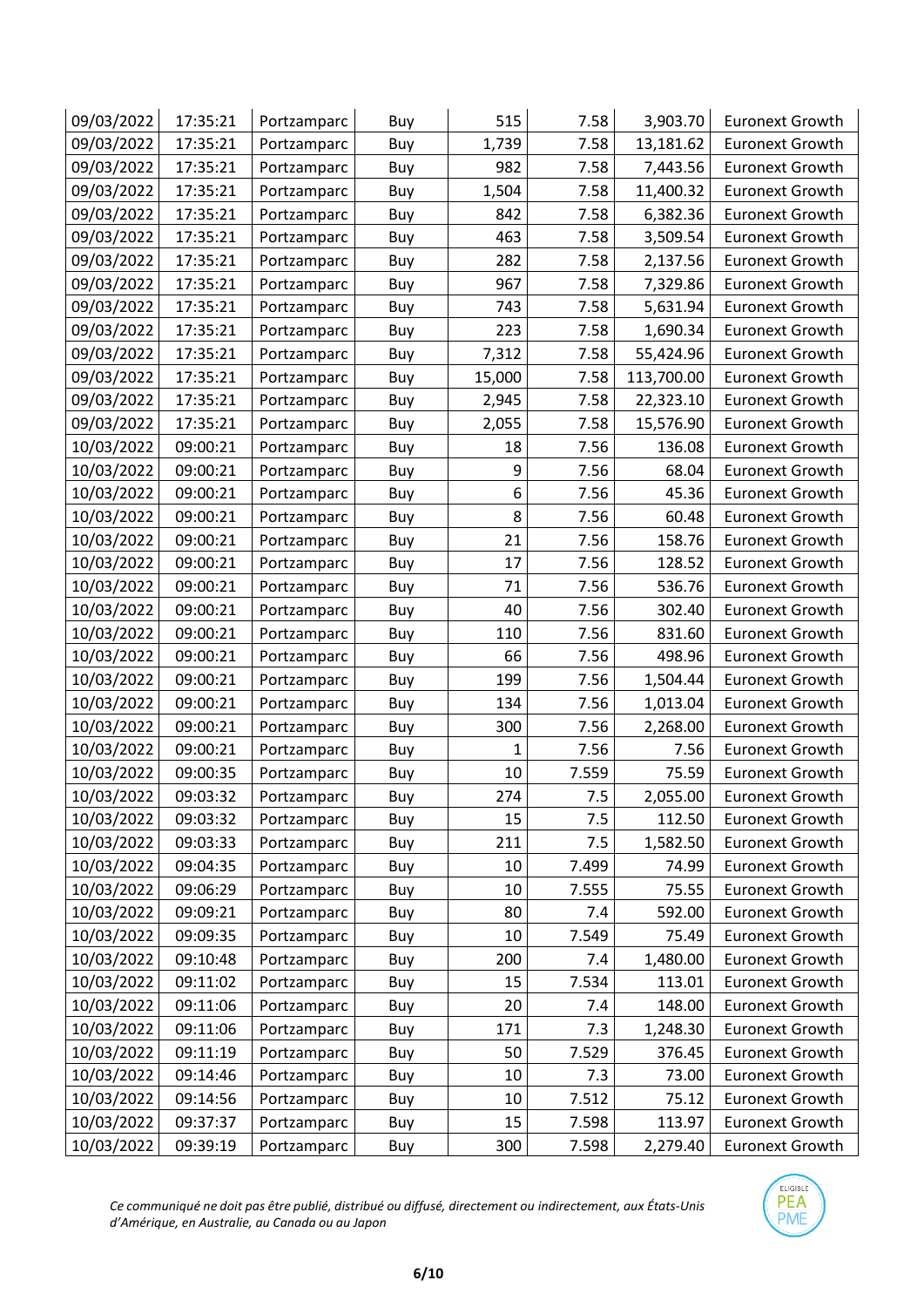| 10/03/2022 | 09:39:19 | Portzamparc | Buy | 96           | 7.598 | 729.41   | <b>Euronext Growth</b> |
|------------|----------|-------------|-----|--------------|-------|----------|------------------------|
| 10/03/2022 | 09:39:19 | Portzamparc | Buy | $\mathbf{1}$ | 7.6   | 7.60     | <b>Euronext Growth</b> |
| 10/03/2022 | 10:21:34 | Portzamparc | Buy | 15           | 7.569 | 113.54   | <b>Euronext Growth</b> |
| 10/03/2022 | 10:37:44 | Portzamparc | Buy | 30           | 7.56  | 226.80   | <b>Euronext Growth</b> |
| 10/03/2022 | 10:55:46 | Portzamparc | Buy | 15           | 7.55  | 113.25   | <b>Euronext Growth</b> |
| 10/03/2022 | 13:55:04 | Portzamparc | Buy | 20           | 7.46  | 149.20   | <b>Euronext Growth</b> |
| 10/03/2022 | 13:55:04 | Portzamparc | Buy | 48           | 7.46  | 358.08   | <b>Euronext Growth</b> |
| 10/03/2022 | 13:55:04 | Portzamparc | Buy | 132          | 7.464 | 985.25   | <b>Euronext Growth</b> |
| 10/03/2022 | 13:55:20 | Portzamparc | Buy | 74           | 7.464 | 552.34   | <b>Euronext Growth</b> |
| 10/03/2022 | 13:55:20 | Portzamparc | Buy | 105          | 7.466 | 783.93   | <b>Euronext Growth</b> |
| 10/03/2022 | 13:55:20 | Portzamparc | Buy | 21           | 7.5   | 157.50   | <b>Euronext Growth</b> |
| 10/03/2022 | 13:55:31 | Portzamparc | Buy | 29           | 7.5   | 217.50   | <b>Euronext Growth</b> |
| 10/03/2022 | 13:55:31 | Portzamparc | Buy | 85           | 7.55  | 641.75   | <b>Euronext Growth</b> |
| 10/03/2022 | 13:55:31 | Portzamparc | Buy | 36           | 7.56  | 272.16   | <b>Euronext Growth</b> |
| 10/03/2022 | 14:32:06 | Portzamparc | Buy | 107          | 7.56  | 808.92   | <b>Euronext Growth</b> |
| 10/03/2022 | 14:32:06 | Portzamparc | Buy | 31           | 7.56  | 234.36   | <b>Euronext Growth</b> |
| 10/03/2022 | 14:32:06 | Portzamparc | Buy | 158          | 7.56  | 1,194.48 | <b>Euronext Growth</b> |
| 10/03/2022 | 14:32:06 | Portzamparc | Buy | 50           | 7.56  | 378.00   | <b>Euronext Growth</b> |
| 10/03/2022 | 14:32:06 | Portzamparc | Buy | 1            | 7.569 | 7.57     | <b>Euronext Growth</b> |
| 10/03/2022 | 14:48:50 | Portzamparc | Buy | 30           | 7.569 | 227.07   | <b>Euronext Growth</b> |
| 10/03/2022 | 14:56:15 | Portzamparc | Buy | 15           | 7.569 | 113.54   | <b>Euronext Growth</b> |
| 10/03/2022 | 15:22:15 | Portzamparc | Buy | 10           | 7.47  | 74.70    | <b>Euronext Growth</b> |
| 10/03/2022 | 15:25:18 | Portzamparc | Buy | 92           | 7.5   | 690.00   | <b>Euronext Growth</b> |
| 10/03/2022 | 15:25:18 | Portzamparc | Buy | 8            | 7.569 | 60.55    | <b>Euronext Growth</b> |
| 10/03/2022 | 15:52:56 | Portzamparc | Buy | 50           | 7.568 | 378.40   | <b>Euronext Growth</b> |
| 10/03/2022 | 15:56:30 | Portzamparc | Buy | 33           | 7.566 | 249.68   | <b>Euronext Growth</b> |
| 10/03/2022 | 15:56:30 | Portzamparc | Buy | 124          | 7.566 | 938.18   | <b>Euronext Growth</b> |
| 10/03/2022 | 15:56:30 | Portzamparc | Buy | 173          | 7.569 | 1,309.44 | <b>Euronext Growth</b> |
| 10/03/2022 | 15:56:39 | Portzamparc | Buy | 158          | 7.569 | 1,195.90 | <b>Euronext Growth</b> |
| 10/03/2022 | 15:56:39 | Portzamparc | Buy | 180          | 7.569 | 1,362.42 | <b>Euronext Growth</b> |
| 10/03/2022 | 15:56:39 | Portzamparc | Buy | 162          | 7.57  | 1,226.34 | <b>Euronext Growth</b> |
| 10/03/2022 | 15:56:54 | Portzamparc | Buy | 238          | 7.57  | 1,801.66 | <b>Euronext Growth</b> |
| 10/03/2022 | 15:56:54 | Portzamparc | Buy | 100          | 7.57  | 757.00   | <b>Euronext Growth</b> |
| 10/03/2022 | 15:56:54 | Portzamparc | Buy | 34           | 7.575 | 257.55   | <b>Euronext Growth</b> |
| 10/03/2022 | 15:56:54 | Portzamparc | Buy | 28           | 7.576 | 212.13   | <b>Euronext Growth</b> |
| 10/03/2022 | 15:57:05 | Portzamparc | Buy | 29           | 7.576 | 219.70   | <b>Euronext Growth</b> |
| 10/03/2022 | 15:57:05 | Portzamparc | Buy | 1            | 7.59  | 7.59     | <b>Euronext Growth</b> |
| 10/03/2022 | 16:26:35 | Portzamparc | Buy | 66           | 7.589 | 500.87   | <b>Euronext Growth</b> |
| 10/03/2022 | 16:26:35 | Portzamparc | Buy | 92           | 7.589 | 698.19   | <b>Euronext Growth</b> |
| 10/03/2022 | 16:26:35 | Portzamparc | Buy | 97           | 7.589 | 736.13   | <b>Euronext Growth</b> |
| 10/03/2022 | 16:26:35 | Portzamparc | Buy | 1            | 7.59  | 7.59     | <b>Euronext Growth</b> |
| 10/03/2022 | 16:28:39 | Portzamparc | Buy | 593          | 7.59  | 4,500.87 | <b>Euronext Growth</b> |
| 10/03/2022 | 16:28:39 | Portzamparc | Buy | 95           | 7.59  | 721.05   | <b>Euronext Growth</b> |
| 10/03/2022 | 16:28:39 | Portzamparc | Buy | 126          | 7.594 | 956.84   | <b>Euronext Growth</b> |
| 10/03/2022 | 16:28:52 | Portzamparc | Buy | 74           | 7.594 | 561.96   | <b>Euronext Growth</b> |

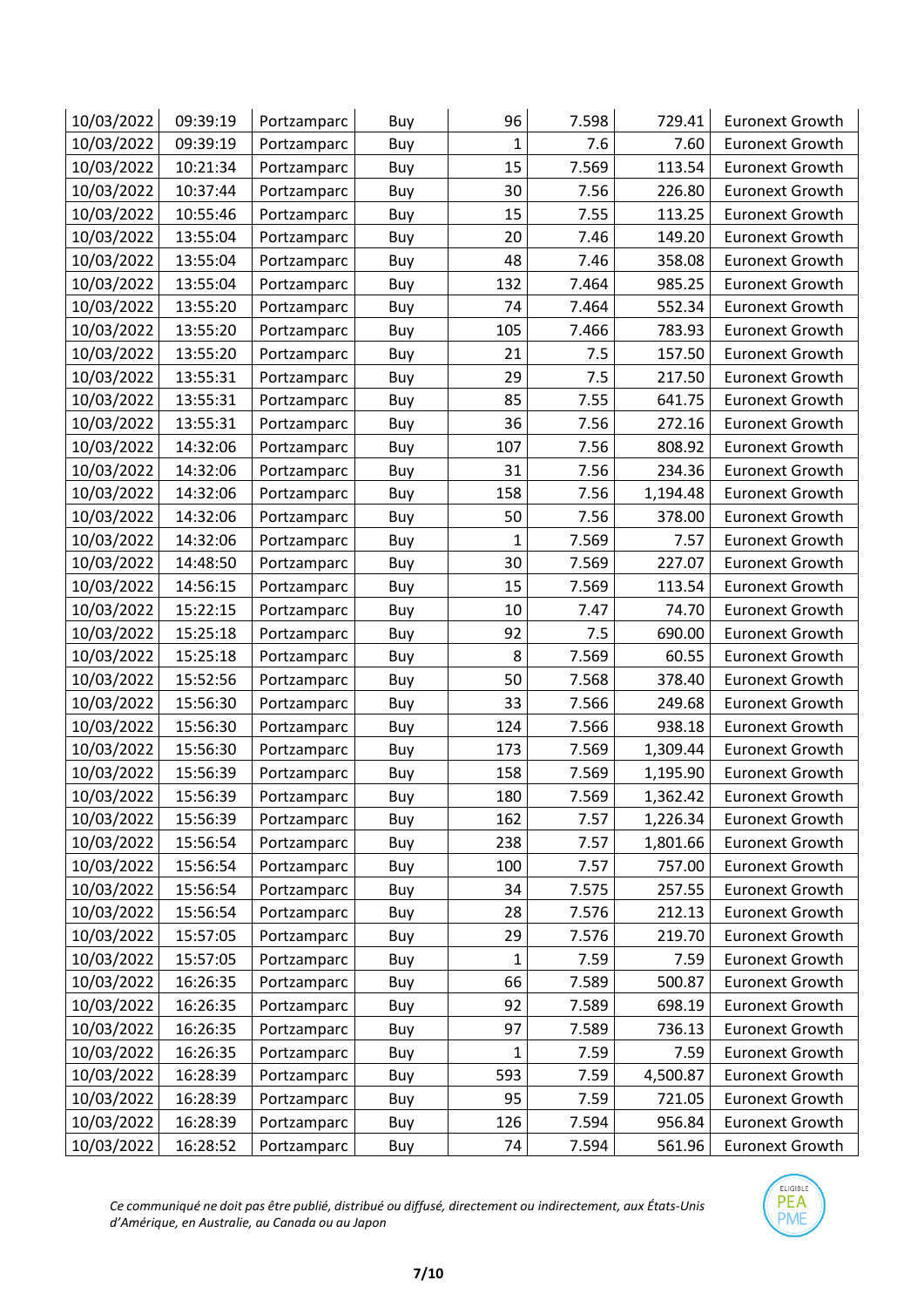| 10/03/2022 | 16:28:52 | Portzamparc | Buy | 26  | 7.594 | 197.44   | <b>Euronext Growth</b> |
|------------|----------|-------------|-----|-----|-------|----------|------------------------|
| 10/03/2022 | 16:29:03 | Portzamparc | Buy | 15  | 7.594 | 113.91   | <b>Euronext Growth</b> |
| 10/03/2022 | 16:29:03 | Portzamparc | Buy | 38  | 7.596 | 288.65   | <b>Euronext Growth</b> |
| 10/03/2022 | 16:29:03 | Portzamparc | Buy | 47  | 7.6   | 357.20   | <b>Euronext Growth</b> |
| 10/03/2022 | 16:50:35 | Portzamparc | Buy | 4   | 7.598 | 30.39    | <b>Euronext Growth</b> |
| 10/03/2022 | 16:50:35 | Portzamparc | Buy | 38  | 7.598 | 288.72   | <b>Euronext Growth</b> |
| 10/03/2022 | 16:50:35 | Portzamparc | Buy | 93  | 7.598 | 706.61   | <b>Euronext Growth</b> |
| 10/03/2022 | 16:50:35 | Portzamparc | Buy | 400 | 7.598 | 3,039.20 | <b>Euronext Growth</b> |
| 10/03/2022 | 16:50:35 | Portzamparc | Buy | 265 | 7.6   | 2,014.00 | <b>Euronext Growth</b> |
| 10/03/2022 | 16:51:14 | Portzamparc | Buy | 225 | 7.6   | 1,710.00 | <b>Euronext Growth</b> |
| 10/03/2022 | 16:51:14 | Portzamparc | Buy | 50  | 7.6   | 380.00   | <b>Euronext Growth</b> |
| 10/03/2022 | 16:51:14 | Portzamparc | Buy | 100 | 7.6   | 760.00   | <b>Euronext Growth</b> |
| 10/03/2022 | 16:51:14 | Portzamparc | Buy | 100 | 7.6   | 760.00   | <b>Euronext Growth</b> |
| 10/03/2022 | 16:51:14 | Portzamparc | Buy | 50  | 7.6   | 380.00   | <b>Euronext Growth</b> |
| 10/03/2022 | 16:51:14 | Portzamparc | Buy | 500 | 7.6   | 3,800.00 | <b>Euronext Growth</b> |
| 10/03/2022 | 16:51:14 | Portzamparc | Buy | 170 | 7.6   | 1,292.00 | <b>Euronext Growth</b> |
| 10/03/2022 | 16:51:14 | Portzamparc | Buy | 1   | 7.603 | 7.60     | <b>Euronext Growth</b> |
| 10/03/2022 | 16:51:51 | Portzamparc | Buy | 135 | 7.603 | 1,026.41 | <b>Euronext Growth</b> |
| 10/03/2022 | 16:51:51 | Portzamparc | Buy | 47  | 7.603 | 357.34   | <b>Euronext Growth</b> |
| 10/03/2022 | 16:51:51 | Portzamparc | Buy | 22  | 7.605 | 167.31   | <b>Euronext Growth</b> |
| 10/03/2022 | 16:54:18 | Portzamparc | Buy | 224 | 7.603 | 1,703.07 | <b>Euronext Growth</b> |
| 10/03/2022 | 16:54:18 | Portzamparc | Buy | 94  | 7.603 | 714.68   | <b>Euronext Growth</b> |
| 10/03/2022 | 16:54:18 | Portzamparc | Buy | 86  | 7.605 | 654.03   | <b>Euronext Growth</b> |
| 10/03/2022 | 16:54:29 | Portzamparc | Buy | 40  | 7.606 | 304.24   | <b>Euronext Growth</b> |
| 10/03/2022 | 16:54:29 | Portzamparc | Buy | 66  | 7.611 | 502.33   | <b>Euronext Growth</b> |
| 10/03/2022 | 16:54:42 | Portzamparc | Buy | 43  | 7.612 | 327.32   | <b>Euronext Growth</b> |
| 10/03/2022 | 16:54:42 | Portzamparc | Buy | 55  | 7.68  | 422.40   | <b>Euronext Growth</b> |
| 10/03/2022 | 16:54:42 | Portzamparc | Buy | 52  | 7.68  | 399.36   | <b>Euronext Growth</b> |
| 10/03/2022 | 17:01:10 | Portzamparc | Buy | 400 | 7.605 | 3,042.00 | <b>Euronext Growth</b> |
| 10/03/2022 | 17:01:10 | Portzamparc | Buy | 93  | 7.605 | 707.27   | <b>Euronext Growth</b> |
| 10/03/2022 | 17:01:10 | Portzamparc | Buy | 146 | 7.61  | 1,111.06 | <b>Euronext Growth</b> |
| 10/03/2022 | 17:01:10 | Portzamparc | Buy | 61  | 7.68  | 468.48   | <b>Euronext Growth</b> |
| 10/03/2022 | 17:09:24 | Portzamparc | Buy | 200 | 7.67  | 1,534.00 | <b>Euronext Growth</b> |
| 10/03/2022 | 17:09:24 | Portzamparc | Buy | 93  | 7.67  | 713.31   | <b>Euronext Growth</b> |
| 10/03/2022 | 17:09:24 | Portzamparc | Buy | 57  | 7.68  | 437.76   | <b>Euronext Growth</b> |
| 10/03/2022 | 17:09:35 | Portzamparc | Buy | 130 | 7.68  | 998.40   | <b>Euronext Growth</b> |
| 10/03/2022 | 17:09:35 | Portzamparc | Buy | 5   | 7.686 | 38.43    | <b>Euronext Growth</b> |
| 10/03/2022 | 17:09:44 | Portzamparc | Buy | 43  | 7.686 | 330.50   | <b>Euronext Growth</b> |
| 10/03/2022 | 17:09:44 | Portzamparc | Buy | 7   | 7.7   | 53.90    | <b>Euronext Growth</b> |
| 10/03/2022 | 17:17:25 | Portzamparc | Buy | 493 | 7.7   | 3,796.10 | <b>Euronext Growth</b> |
| 10/03/2022 | 17:17:25 | Portzamparc | Buy | 92  | 7.7   | 708.40   | <b>Euronext Growth</b> |
| 10/03/2022 | 17:17:25 | Portzamparc | Buy | 20  | 7.7   | 154.00   | <b>Euronext Growth</b> |
| 10/03/2022 | 17:17:25 | Portzamparc | Buy | 1   | 7.72  | 7.72     | <b>Euronext Growth</b> |
| 10/03/2022 | 17:24:39 | Portzamparc | Buy | 50  | 7.6   | 380.00   | <b>Euronext Growth</b> |
| 10/03/2022 | 17:24:50 | Portzamparc | Buy | 9   | 7.7   | 69.30    | <b>Euronext Growth</b> |

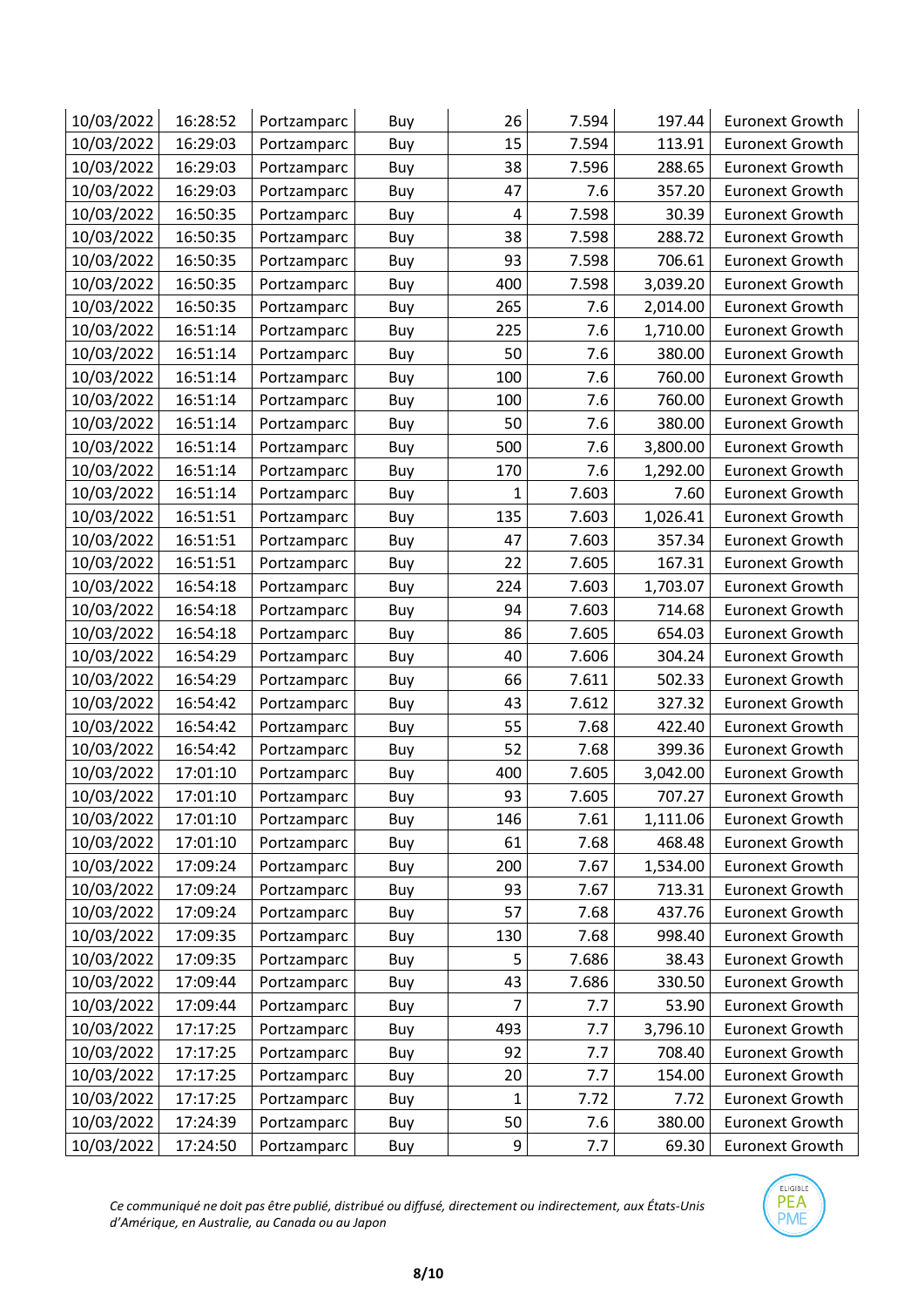| 10/03/2022 | 17:35:20 | Portzamparc | Buy | 1,136 | 8 | 9,088.00  | <b>Euronext Growth</b> |
|------------|----------|-------------|-----|-------|---|-----------|------------------------|
| 10/03/2022 | 17:35:20 | Portzamparc | Buy | 1,431 | 8 | 11,448.00 | <b>Euronext Growth</b> |
| 10/03/2022 | 17:35:20 | Portzamparc | Buy | 328   | 8 | 2,624.00  | <b>Euronext Growth</b> |
| 10/03/2022 | 17:35:20 | Portzamparc | Buy | 432   | 8 | 3,456.00  | <b>Euronext Growth</b> |
| 10/03/2022 | 17:35:20 | Portzamparc | Buy | 2,437 | 8 | 19,496.00 | <b>Euronext Growth</b> |
| 10/03/2022 | 17:35:20 | Portzamparc | Buy | 2,607 | 8 | 20,856.00 | <b>Euronext Growth</b> |
| 10/03/2022 | 17:35:20 | Portzamparc | Buy | 4,876 | 8 | 39,008.00 | <b>Euronext Growth</b> |
| 10/03/2022 | 17:35:20 | Portzamparc | Buy | 1,407 | 8 | 11,256.00 | <b>Euronext Growth</b> |
| 10/03/2022 | 17:35:20 | Portzamparc | Buy | 3,597 | 8 | 28,776.00 | <b>Euronext Growth</b> |
| 10/03/2022 | 17:35:20 | Portzamparc | Buy | 789   | 8 | 6,312.00  | <b>Euronext Growth</b> |
| 10/03/2022 | 17:35:20 | Portzamparc | Buy | 2,092 | 8 | 16,736.00 | <b>Euronext Growth</b> |
| 10/03/2022 | 17:35:20 | Portzamparc | Buy | 122   | 8 | 976.00    | <b>Euronext Growth</b> |
| 10/03/2022 | 17:35:20 | Portzamparc | Buy | 400   | 8 | 3,200.00  | <b>Euronext Growth</b> |
| 10/03/2022 | 17:35:20 | Portzamparc | Buy | 900   | 8 | 7,200.00  | <b>Euronext Growth</b> |
| 10/03/2022 | 17:35:20 | Portzamparc | Buy | 500   | 8 | 4,000.00  | <b>Euronext Growth</b> |
| 10/03/2022 | 17:35:20 | Portzamparc | Buy | 500   | 8 | 4,000.00  | <b>Euronext Growth</b> |
| 10/03/2022 | 17:35:20 | Portzamparc | Buy | 520   | 8 | 4,160.00  | <b>Euronext Growth</b> |
| 10/03/2022 | 17:35:20 | Portzamparc | Buy | 91    | 8 | 728.00    | <b>Euronext Growth</b> |
| 10/03/2022 | 17:35:20 | Portzamparc | Buy | 649   | 8 | 5,192.00  | <b>Euronext Growth</b> |
| 10/03/2022 | 17:35:20 | Portzamparc | Buy | 300   | 8 | 2,400.00  | <b>Euronext Growth</b> |
| 10/03/2022 | 17:35:20 | Portzamparc | Buy | 30    | 8 | 240.00    | <b>Euronext Growth</b> |
| 10/03/2022 | 17:35:20 | Portzamparc | Buy | 400   | 8 | 3,200.00  | <b>Euronext Growth</b> |
| 10/03/2022 | 17:35:20 | Portzamparc | Buy | 500   | 8 | 4,000.00  | <b>Euronext Growth</b> |
| 10/03/2022 | 17:35:20 | Portzamparc | Buy | 230   | 8 | 1,840.00  | <b>Euronext Growth</b> |
| 10/03/2022 | 17:35:20 | Portzamparc | Buy | 200   | 8 | 1,600.00  | <b>Euronext Growth</b> |
| 10/03/2022 | 17:35:20 | Portzamparc | Buy | 281   | 8 | 2,248.00  | <b>Euronext Growth</b> |
| 10/03/2022 | 17:35:20 | Portzamparc | Buy | 100   | 8 | 800.00    | <b>Euronext Growth</b> |
| 10/03/2022 | 17:35:20 | Portzamparc | Buy | 460   | 8 | 3,680.00  | <b>Euronext Growth</b> |
| 10/03/2022 | 17:35:20 | Portzamparc | Buy | 190   | 8 | 1,520.00  | <b>Euronext Growth</b> |
| 10/03/2022 | 17:35:20 | Portzamparc | Buy | 634   | 8 | 5,072.00  | <b>Euronext Growth</b> |
| 10/03/2022 | 17:35:20 | Portzamparc | Buy | 20    | 8 | 160.00    | <b>Euronext Growth</b> |
| 10/03/2022 | 17:35:20 | Portzamparc | Buy | 300   | 8 | 2,400.00  | <b>Euronext Growth</b> |
| 10/03/2022 | 17:35:20 | Portzamparc | Buy | 350   | 8 | 2,800.00  | <b>Euronext Growth</b> |
| 10/03/2022 | 17:35:20 | Portzamparc | Buy | 1,659 | 8 | 13,272.00 | <b>Euronext Growth</b> |
| 10/03/2022 | 17:35:20 | Portzamparc | Buy | 55    | 8 | 440.00    | <b>Euronext Growth</b> |
| 10/03/2022 | 17:35:20 | Portzamparc | Buy | 190   | 8 | 1,520.00  | <b>Euronext Growth</b> |
| 10/03/2022 | 17:35:20 | Portzamparc | Buy | 10    | 8 | 80.00     | <b>Euronext Growth</b> |
| 10/03/2022 | 17:35:20 | Portzamparc | Buy | 140   | 8 | 1,120.00  | <b>Euronext Growth</b> |
| 10/03/2022 | 17:35:20 | Portzamparc | Buy | 150   | 8 | 1,200.00  | <b>Euronext Growth</b> |
| 10/03/2022 | 17:35:20 | Portzamparc | Buy | 150   | 8 | 1,200.00  | <b>Euronext Growth</b> |
| 10/03/2022 | 17:35:20 | Portzamparc | Buy | 655   | 8 | 5,240.00  | <b>Euronext Growth</b> |
| 10/03/2022 | 17:35:20 | Portzamparc | Buy | 15    | 8 | 120.00    | <b>Euronext Growth</b> |
| 10/03/2022 | 17:35:20 | Portzamparc | Buy | 50    | 8 | 400.00    | <b>Euronext Growth</b> |
| 10/03/2022 | 17:35:20 | Portzamparc | Buy | 211   | 8 | 1,688.00  | <b>Euronext Growth</b> |
| 10/03/2022 | 17:35:20 | Portzamparc | Buy | 73    | 8 | 584.00    | <b>Euronext Growth</b> |

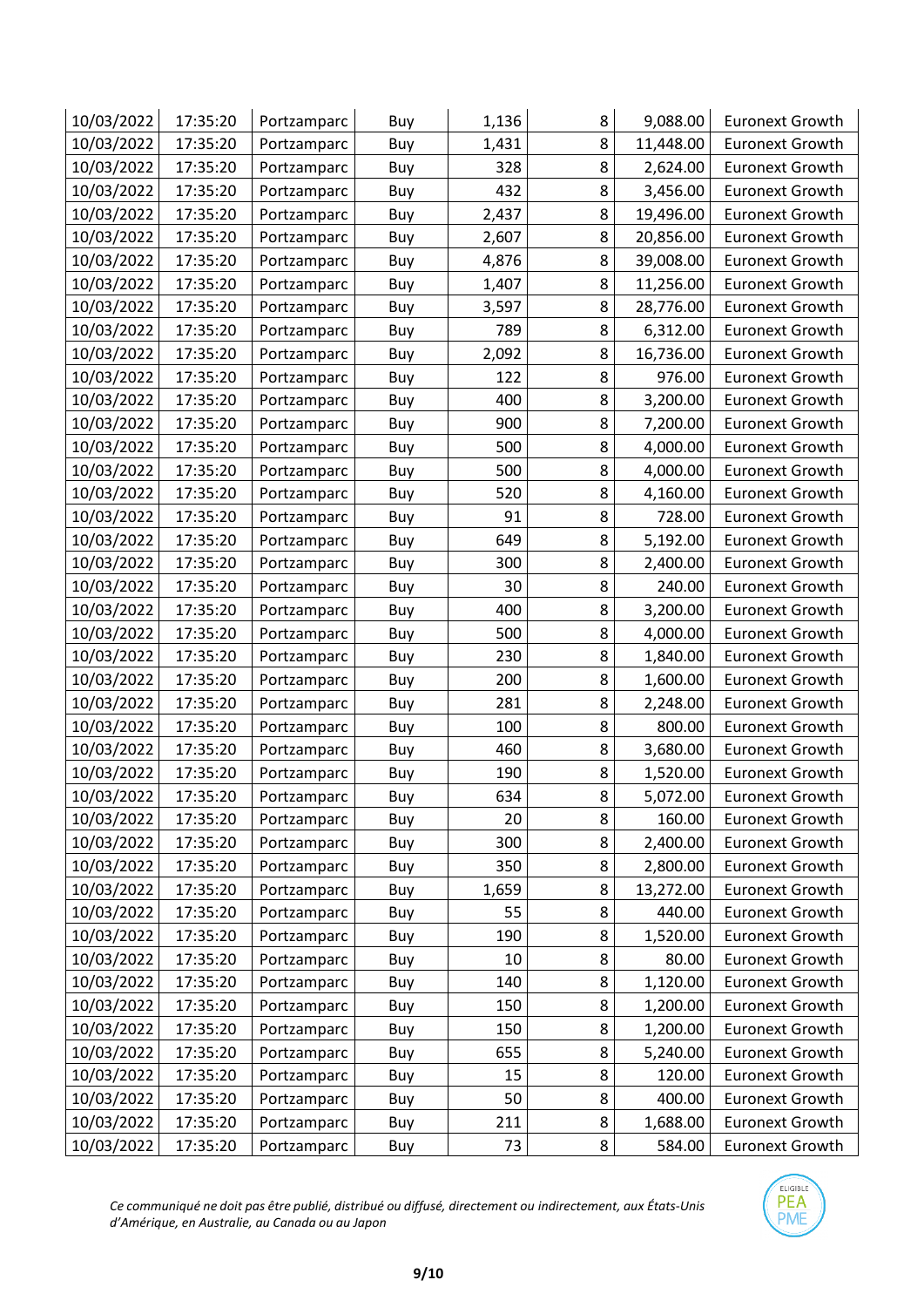| 10/03/2022 | 17:35:20 | Portzamparc | Buy | $\overline{2}$ | 8     | 16.00     | <b>Euronext Growth</b> |
|------------|----------|-------------|-----|----------------|-------|-----------|------------------------|
| 10/03/2022 | 17:35:20 | Portzamparc | Buy | 130            | 8     | 1,040.00  | <b>Euronext Growth</b> |
| 10/03/2022 | 17:35:20 | Portzamparc | Buy | 2,852          | 8     | 22,816.00 | <b>Euronext Growth</b> |
| 10/03/2022 | 17:35:20 | Portzamparc | Buy | 372            | 8     | 2,976.00  | <b>Euronext Growth</b> |
| 10/03/2022 | 17:35:20 | Portzamparc | Buy | 372            | 8     | 2,976.00  | <b>Euronext Growth</b> |
| 10/03/2022 | 17:35:20 | Portzamparc | Buy | 1,116          | 8     | 8,928.00  | <b>Euronext Growth</b> |
| 10/03/2022 | 17:35:20 | Portzamparc | Buy | 1,984          | 8     | 15,872.00 | <b>Euronext Growth</b> |
| 10/03/2022 | 17:35:20 | Portzamparc | Buy | 45             | 8     | 360.00    | <b>Euronext Growth</b> |
| 11/03/2022 | 09:00:17 | Portzamparc | Buy | 399            | 8     | 3,192.00  | <b>Euronext Growth</b> |
| 11/03/2022 | 09:00:17 | Portzamparc | Buy | 101            | 8     | 808.00    | <b>Euronext Growth</b> |
| 11/03/2022 | 09:00:17 | Portzamparc | Buy | 394            | 8     | 3,152.00  | <b>Euronext Growth</b> |
| 11/03/2022 | 09:00:17 | Portzamparc | Buy | 24             | 8     | 192.00    | <b>Euronext Growth</b> |
| 11/03/2022 | 09:00:17 | Portzamparc | Buy | 19             | 8     | 152.00    | <b>Euronext Growth</b> |
| 11/03/2022 | 09:00:17 | Portzamparc | Buy | 9              | 8     | 72.00     | <b>Euronext Growth</b> |
| 11/03/2022 | 09:00:17 | Portzamparc | Buy | 54             | 8     | 432.00    | <b>Euronext Growth</b> |
| 11/03/2022 | 09:00:28 | Portzamparc | Buy | 10             | 8     | 80.00     | <b>Euronext Growth</b> |
| 11/03/2022 | 09:02:19 | Portzamparc | Buy | 10             | 7.899 | 78.99     | <b>Euronext Growth</b> |
| 11/03/2022 | 09:04:38 | Portzamparc | Buy | 10             | 7.899 | 78.99     | <b>Euronext Growth</b> |
| 11/03/2022 | 09:05:07 | Portzamparc | Buy | 88             | 7.9   | 695.20    | <b>Euronext Growth</b> |
| 11/03/2022 | 09:05:07 | Portzamparc | Buy | $\mathbf{1}$   | 8     | 8.00      | <b>Euronext Growth</b> |
| 11/03/2022 | 09:05:46 | Portzamparc | Buy | 130            | 7.76  | 1,008.80  | <b>Euronext Growth</b> |
| 11/03/2022 | 09:05:46 | Portzamparc | Buy | 100            | 7.72  | 772.00    | <b>Euronext Growth</b> |
| 11/03/2022 | 09:06:08 | Portzamparc | Buy | 195            | 7.999 | 1,559.81  | <b>Euronext Growth</b> |
| 11/03/2022 | 09:09:46 | Portzamparc | Buy | 10             | 7.999 | 79.99     | <b>Euronext Growth</b> |
| 11/03/2022 | 09:11:24 | Portzamparc | Buy | 10             | 7.989 | 79.89     | <b>Euronext Growth</b> |
| 11/03/2022 | 09:12:23 | Portzamparc | Buy | 15             | 7.989 | 119.84    | <b>Euronext Growth</b> |
| 11/03/2022 | 09:31:11 | Portzamparc | Buy | 10             | 7.919 | 79.19     | <b>Euronext Growth</b> |
| 11/03/2022 | 09:36:04 | Portzamparc | Buy | 10             | 7.915 | 79.15     | <b>Euronext Growth</b> |
| 11/03/2022 | 10:00:01 | Portzamparc | Buy | 20             | 7.891 | 157.82    | <b>Euronext Growth</b> |
| 11/03/2022 | 10:03:12 | Portzamparc | Buy | 10             | 7.891 | 78.91     | <b>Euronext Growth</b> |
| 11/03/2022 | 10:18:21 | Portzamparc | Buy | 11             | 7.864 | 86.50     | <b>Euronext Growth</b> |
| 11/03/2022 | 10:26:37 | Portzamparc | Buy | 10             | 7.868 | 78.68     | <b>Euronext Growth</b> |
| 11/03/2022 | 10:34:53 | Portzamparc | Buy | 10             | 7.66  | 76.60     | <b>Euronext Growth</b> |
| 11/03/2022 | 10:52:50 | Portzamparc | Buy | 15             | 7.656 | 114.84    | <b>Euronext Growth</b> |
| 11/03/2022 | 11:10:09 | Portzamparc | Buy | 10             | 7.64  | 76.40     | <b>Euronext Growth</b> |
| 11/03/2022 | 11:12:37 | Portzamparc | Buy | 15             | 7.64  | 114.60    | <b>Euronext Growth</b> |
| 11/03/2022 | 11:21:55 | Portzamparc | Buy | 49             | 7.5   | 367.50    | <b>Euronext Growth</b> |
| 11/03/2022 | 11:21:55 | Portzamparc | Buy | 167            | 7.5   | 1,252.50  | <b>Euronext Growth</b> |
| 11/03/2022 | 11:21:55 | Portzamparc | Buy | 95             | 7.5   | 712.50    | <b>Euronext Growth</b> |
| 11/03/2022 | 11:21:55 | Portzamparc | Buy | 328            | 7.5   | 2,460.00  | <b>Euronext Growth</b> |
| 11/03/2022 | 11:21:55 | Portzamparc | Buy | 96             | 7.5   | 720.00    | <b>Euronext Growth</b> |
| 11/03/2022 | 11:21:55 | Portzamparc | Buy | 109            | 7.5   | 817.50    | <b>Euronext Growth</b> |
| 11/03/2022 | 11:21:55 | Portzamparc | Buy | 154            | 7.5   | 1,155.00  | <b>Euronext Growth</b> |
| 11/03/2022 | 11:22:53 | Portzamparc | Buy | 25             | 7.671 | 191.78    | <b>Euronext Growth</b> |
| 11/03/2022 | 11:29:00 | Portzamparc | Buy | $\overline{2}$ | 7.5   | 15.00     | <b>Euronext Growth</b> |

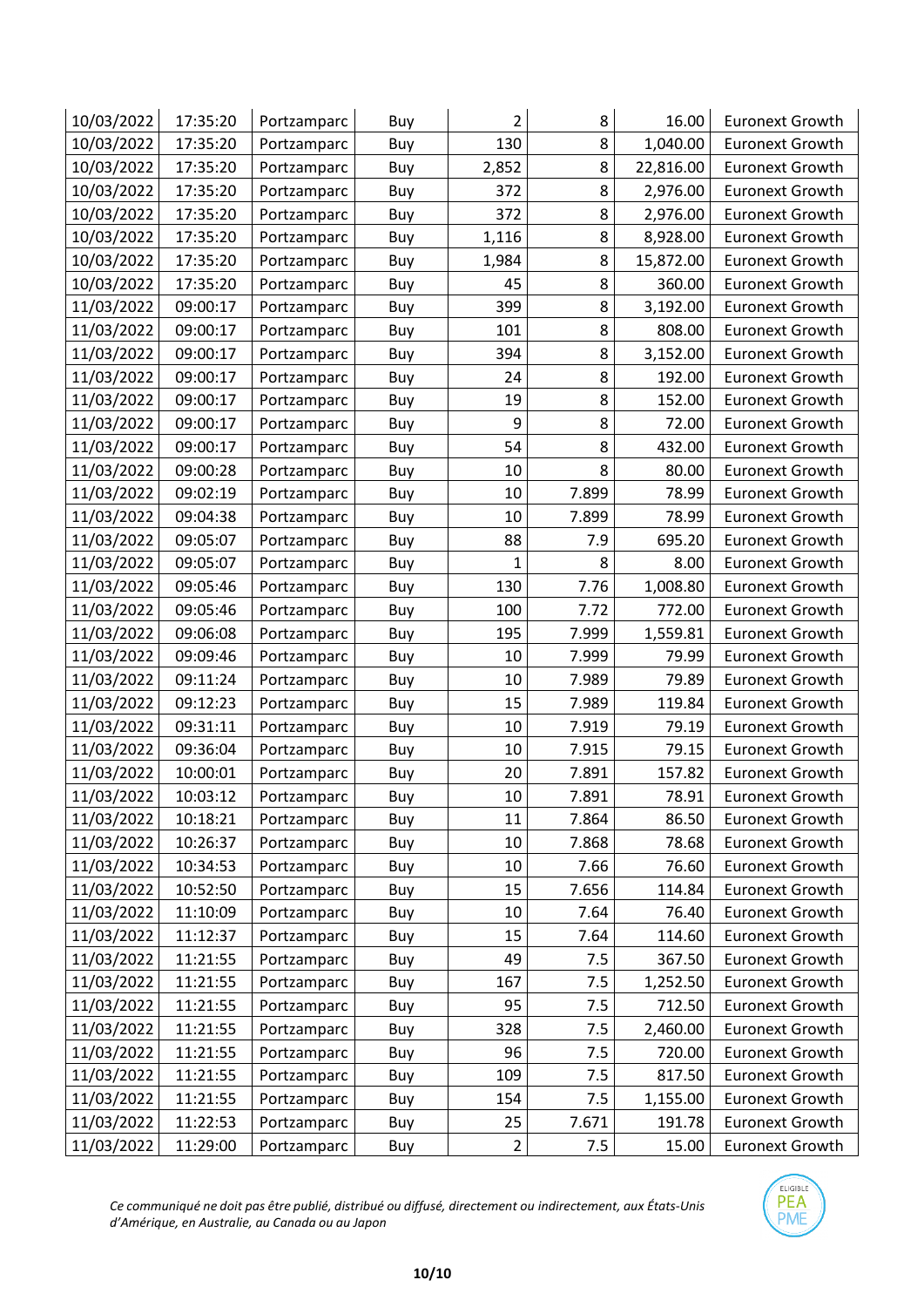| 11/03/2022 | 11:42:02 | Portzamparc | Buy | 77           | 7.5   | 577.50   | <b>Euronext Growth</b> |
|------------|----------|-------------|-----|--------------|-------|----------|------------------------|
| 11/03/2022 | 11:42:02 | Portzamparc | Buy | 106          | 7.5   | 795.00   | <b>Euronext Growth</b> |
| 11/03/2022 | 11:42:02 | Portzamparc | Buy | 60           | 7.5   | 450.00   | <b>Euronext Growth</b> |
| 11/03/2022 | 11:42:02 | Portzamparc | Buy | 104          | 7.5   | 780.00   | <b>Euronext Growth</b> |
| 11/03/2022 | 11:42:02 | Portzamparc | Buy | 163          | 7.5   | 1,222.50 | <b>Euronext Growth</b> |
| 11/03/2022 | 11:42:02 | Portzamparc | Buy | 148          | 7.5   | 1,110.00 | <b>Euronext Growth</b> |
| 11/03/2022 | 11:42:02 | Portzamparc | Buy | 20           | 7.5   | 150.00   | <b>Euronext Growth</b> |
| 11/03/2022 | 11:42:02 | Portzamparc | Buy | 148          | 7.5   | 1,110.00 | <b>Euronext Growth</b> |
| 11/03/2022 | 11:42:02 | Portzamparc | Buy | 73           | 7.5   | 547.50   | <b>Euronext Growth</b> |
| 11/03/2022 | 11:42:02 | Portzamparc | Buy | $\mathbf{1}$ | 7.64  | 7.64     | <b>Euronext Growth</b> |
| 11/03/2022 | 12:10:21 | Portzamparc | Buy | 131          | 7.5   | 982.50   | <b>Euronext Growth</b> |
| 11/03/2022 | 12:10:21 | Portzamparc | Buy | 154          | 7.5   | 1,155.00 | <b>Euronext Growth</b> |
| 11/03/2022 | 12:10:21 | Portzamparc | Buy | 185          | 7.5   | 1,387.50 | <b>Euronext Growth</b> |
| 11/03/2022 | 12:10:21 | Portzamparc | Buy | 164          | 7.5   | 1,230.00 | <b>Euronext Growth</b> |
| 11/03/2022 | 12:10:21 | Portzamparc | Buy | 109          | 7.5   | 817.50   | <b>Euronext Growth</b> |
| 11/03/2022 | 12:10:21 | Portzamparc | Buy | $\mathbf{1}$ | 7.601 | 7.60     | <b>Euronext Growth</b> |
| 11/03/2022 | 12:10:30 | Portzamparc | Buy | 10           | 7.639 | 76.39    | <b>Euronext Growth</b> |
| 11/03/2022 | 12:29:30 | Portzamparc | Buy | 20           | 7.636 | 152.72   | <b>Euronext Growth</b> |
| 11/03/2022 | 12:48:47 | Portzamparc | Buy | 170          | 7.512 | 1,277.04 | <b>Euronext Growth</b> |
| 11/03/2022 | 12:48:47 | Portzamparc | Buy | 136          | 7.518 | 1,022.45 | <b>Euronext Growth</b> |
| 11/03/2022 | 12:48:47 | Portzamparc | Buy | 94           | 7.637 | 717.88   | <b>Euronext Growth</b> |
| 11/03/2022 | 13:06:58 | Portzamparc | Buy | 10           | 7.5   | 75.00    | <b>Euronext Growth</b> |
| 11/03/2022 | 13:07:13 | Portzamparc | Buy | 261          | 7.5   | 1,957.50 | <b>Euronext Growth</b> |
| 11/03/2022 | 13:07:13 | Portzamparc | Buy | 145          | 7.515 | 1,089.68 | <b>Euronext Growth</b> |
| 11/03/2022 | 13:07:13 | Portzamparc | Buy | 94           | 7.661 | 720.13   | <b>Euronext Growth</b> |
| 11/03/2022 | 13:39:26 | Portzamparc | Buy | 15           | 7.67  | 115.05   | <b>Euronext Growth</b> |
| 11/03/2022 | 13:54:36 | Portzamparc | Buy | 10           | 7.619 | 76.19    | <b>Euronext Growth</b> |
| 11/03/2022 | 13:56:17 | Portzamparc | Buy | 15           | 7.629 | 114.44   | <b>Euronext Growth</b> |
| 11/03/2022 | 13:56:29 | Portzamparc | Buy | 144          | 7.629 | 1,098.58 | <b>Euronext Growth</b> |
| 11/03/2022 | 13:56:29 | Portzamparc | Buy | 130          | 7.63  | 991.90   | <b>Euronext Growth</b> |
| 11/03/2022 | 13:56:29 | Portzamparc | Buy | 26           | 7.699 | 200.17   | <b>Euronext Growth</b> |
| 11/03/2022 | 15:12:20 | Portzamparc | Buy | 105          | 7.679 | 806.30   | <b>Euronext Growth</b> |
| 11/03/2022 | 15:12:20 | Portzamparc | Buy | 274          | 7.68  | 2,104.32 | <b>Euronext Growth</b> |
| 11/03/2022 | 15:12:20 | Portzamparc | Buy | 121          | 7.69  | 930.49   | <b>Euronext Growth</b> |
| 11/03/2022 | 15:12:36 | Portzamparc | Buy | 50           | 7.679 | 383.95   | <b>Euronext Growth</b> |
| 11/03/2022 | 15:12:36 | Portzamparc | Buy | 9            | 7.69  | 69.21    | <b>Euronext Growth</b> |
| 11/03/2022 | 15:12:36 | Portzamparc | Buy | 103          | 7.789 | 802.27   | <b>Euronext Growth</b> |
| 11/03/2022 | 15:12:36 | Portzamparc | Buy | 38           | 7.79  | 296.02   | <b>Euronext Growth</b> |
| 11/03/2022 | 15:32:36 | Portzamparc | Buy | 103          | 7.779 | 801.24   | <b>Euronext Growth</b> |
| 11/03/2022 | 15:32:36 | Portzamparc | Buy | 133          | 7.78  | 1,034.74 | <b>Euronext Growth</b> |
| 11/03/2022 | 15:32:36 | Portzamparc | Buy | 145          | 7.789 | 1,129.41 | <b>Euronext Growth</b> |
| 11/03/2022 | 15:32:36 | Portzamparc | Buy | 119          | 7.79  | 927.01   | <b>Euronext Growth</b> |
| 11/03/2022 | 15:32:49 | Portzamparc | Buy | 103          | 7.778 | 801.13   | <b>Euronext Growth</b> |
| 11/03/2022 | 15:32:49 | Portzamparc | Buy | 47           | 7.779 | 365.61   | <b>Euronext Growth</b> |
| 11/03/2022 | 15:33:00 | Portzamparc | Buy | 25           | 7.779 | 194.48   | <b>Euronext Growth</b> |

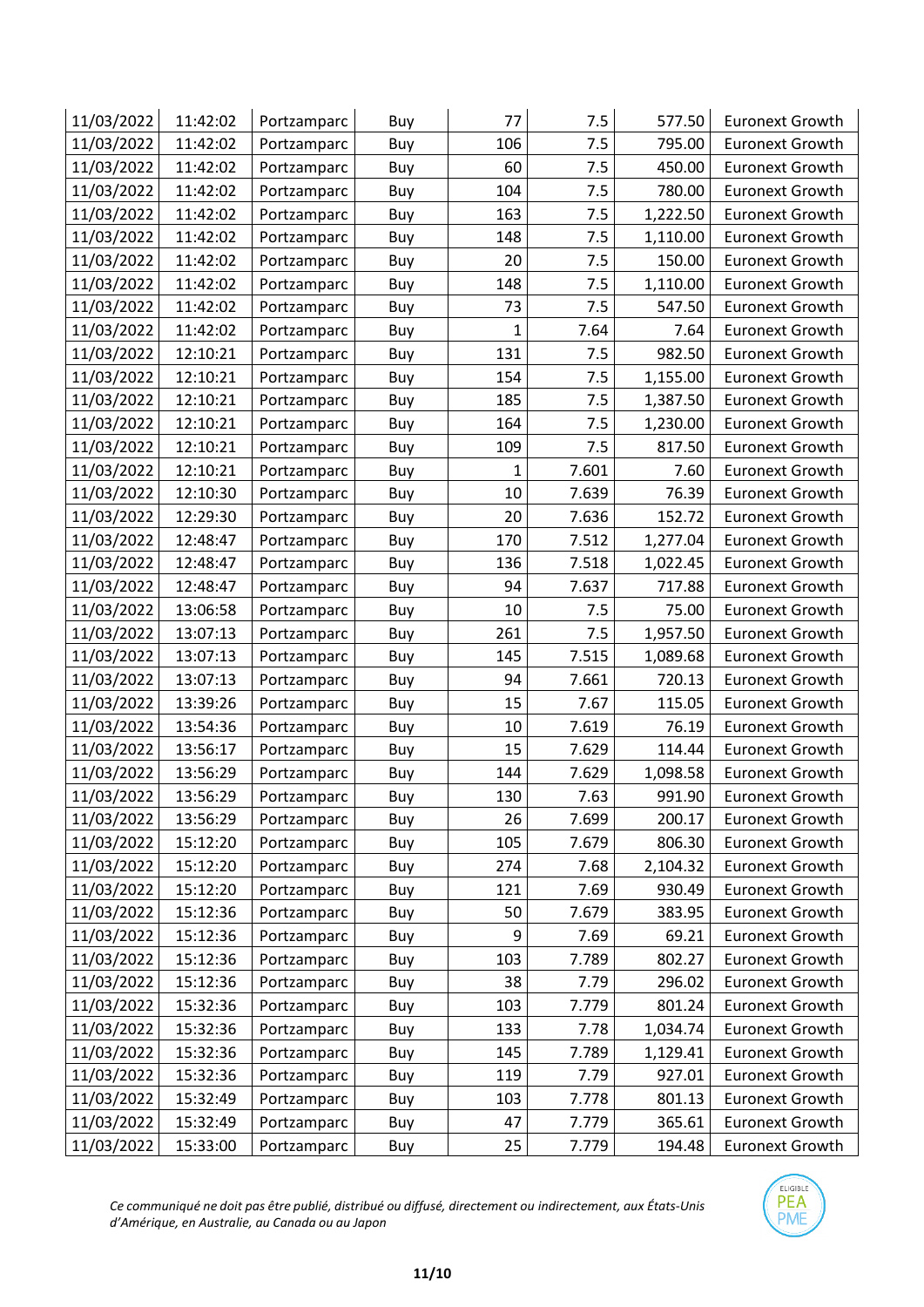| 11/03/2022 | 15:33:00 | Portzamparc | Buy | 43           | 7.79  | 334.97   | <b>Euronext Growth</b> |
|------------|----------|-------------|-----|--------------|-------|----------|------------------------|
| 11/03/2022 | 15:33:00 | Portzamparc | Buy | 82           | 7.8   | 639.60   | <b>Euronext Growth</b> |
| 11/03/2022 | 15:48:00 | Portzamparc | Buy | 103          | 7.795 | 802.89   | <b>Euronext Growth</b> |
| 11/03/2022 | 15:48:00 | Portzamparc | Buy | 100          | 7.795 | 779.50   | <b>Euronext Growth</b> |
| 11/03/2022 | 15:48:00 | Portzamparc | Buy | 174          | 7.8   | 1,357.20 | <b>Euronext Growth</b> |
| 11/03/2022 | 15:48:00 | Portzamparc | Buy | 23           | 7.9   | 181.70   | <b>Euronext Growth</b> |
| 11/03/2022 | 15:53:32 | Portzamparc | Buy | 40           | 7.795 | 311.80   | <b>Euronext Growth</b> |
| 11/03/2022 | 15:53:32 | Portzamparc | Buy | 10           | 7.918 | 79.18    | <b>Euronext Growth</b> |
| 11/03/2022 | 16:02:58 | Portzamparc | Buy | 15           | 7.52  | 112.80   | <b>Euronext Growth</b> |
| 11/03/2022 | 16:02:58 | Portzamparc | Buy | 350          | 7.52  | 2,632.00 | <b>Euronext Growth</b> |
| 11/03/2022 | 16:07:11 | Portzamparc | Buy | 9            | 7.89  | 71.01    | <b>Euronext Growth</b> |
| 11/03/2022 | 16:07:11 | Portzamparc | Buy | $\mathbf{1}$ | 7.89  | 7.89     | <b>Euronext Growth</b> |
| 11/03/2022 | 16:20:32 | Portzamparc | Buy | 16           | 7.889 | 126.22   | <b>Euronext Growth</b> |
| 11/03/2022 | 16:32:09 | Portzamparc | Buy | 15           | 7.799 | 116.99   | <b>Euronext Growth</b> |
| 11/03/2022 | 16:38:50 | Portzamparc | Buy | 15           | 7.798 | 116.97   | <b>Euronext Growth</b> |
| 11/03/2022 | 16:40:03 | Portzamparc | Buy | 38           | 7.6   | 288.80   | <b>Euronext Growth</b> |
| 11/03/2022 | 16:40:03 | Portzamparc | Buy | 62           | 7.6   | 471.20   | <b>Euronext Growth</b> |
| 11/03/2022 | 16:40:03 | Portzamparc | Buy | 106          | 7.55  | 800.30   | <b>Euronext Growth</b> |
| 11/03/2022 | 16:41:38 | Portzamparc | Buy | 15           | 7.797 | 116.96   | <b>Euronext Growth</b> |
| 11/03/2022 | 16:42:14 | Portzamparc | Buy | 103          | 7.779 | 801.24   | <b>Euronext Growth</b> |
| 11/03/2022 | 16:42:14 | Portzamparc | Buy | 200          | 7.78  | 1,556.00 | <b>Euronext Growth</b> |
| 11/03/2022 | 16:42:14 | Portzamparc | Buy | 22           | 7.794 | 171.47   | <b>Euronext Growth</b> |
| 11/03/2022 | 16:42:14 | Portzamparc | Buy | 75           | 7.795 | 584.63   | <b>Euronext Growth</b> |
| 11/03/2022 | 16:51:27 | Portzamparc | Buy | 100          | 7.7   | 770.00   | <b>Euronext Growth</b> |
| 11/03/2022 | 16:51:27 | Portzamparc | Buy | 93           | 7.55  | 702.15   | <b>Euronext Growth</b> |
| 11/03/2022 | 16:52:17 | Portzamparc | Buy | 10           | 7.792 | 77.92    | <b>Euronext Growth</b> |
| 11/03/2022 | 16:58:25 | Portzamparc | Buy | 6            | 7.791 | 46.75    | <b>Euronext Growth</b> |
| 11/03/2022 | 17:02:31 | Portzamparc | Buy | 10           | 7.79  | 77.90    | <b>Euronext Growth</b> |
| 11/03/2022 | 17:08:53 | Portzamparc | Buy | 66           | 7.55  | 498.30   | <b>Euronext Growth</b> |
| 11/03/2022 | 17:10:59 | Portzamparc | Buy | 15           | 7.779 | 116.69   | <b>Euronext Growth</b> |
| 11/03/2022 | 17:21:22 | Portzamparc | Buy | 101          | 7.769 | 784.67   | <b>Euronext Growth</b> |
| 11/03/2022 | 17:21:22 | Portzamparc | Buy | 65           | 7.769 | 504.99   | <b>Euronext Growth</b> |
| 11/03/2022 | 17:21:22 | Portzamparc | Buy | 200          | 7.769 | 1,553.80 | <b>Euronext Growth</b> |
| 11/03/2022 | 17:21:22 | Portzamparc | Buy | 34           | 7.778 | 264.45   | <b>Euronext Growth</b> |
| 11/03/2022 | 17:21:32 | Portzamparc | Buy | 18           | 7.778 | 140.00   | <b>Euronext Growth</b> |
| 11/03/2022 | 17:21:32 | Portzamparc | Buy | 41           | 7.778 | 318.90   | <b>Euronext Growth</b> |
| 11/03/2022 | 17:21:32 | Portzamparc | Buy | 11           | 7.779 | 85.57    | <b>Euronext Growth</b> |
| 11/03/2022 | 17:21:45 | Portzamparc | Buy | 9            | 7.778 | 70.00    | <b>Euronext Growth</b> |
| 11/03/2022 | 17:22:03 | Portzamparc | Buy | 80           | 7.778 | 622.24   | <b>Euronext Growth</b> |
| 11/03/2022 | 17:29:58 | Portzamparc | Buy | 25           | 7.778 | 194.45   | <b>Euronext Growth</b> |
| 11/03/2022 | 17:29:58 | Portzamparc | Buy | 75           | 7.778 | 583.35   | <b>Euronext Growth</b> |
| 11/03/2022 | 17:29:58 | Portzamparc | Buy | 80           | 7.78  | 622.40   | <b>Euronext Growth</b> |
| 11/03/2022 | 17:29:58 | Portzamparc | Buy | 125          | 7.795 | 974.38   | <b>Euronext Growth</b> |
| 11/03/2022 | 17:29:58 | Portzamparc | Buy | 195          | 7.85  | 1,530.75 | <b>Euronext Growth</b> |
| 11/03/2022 | 17:35:13 | Portzamparc | Buy | 1,047        | 7.94  | 8,313.18 | <b>Euronext Growth</b> |

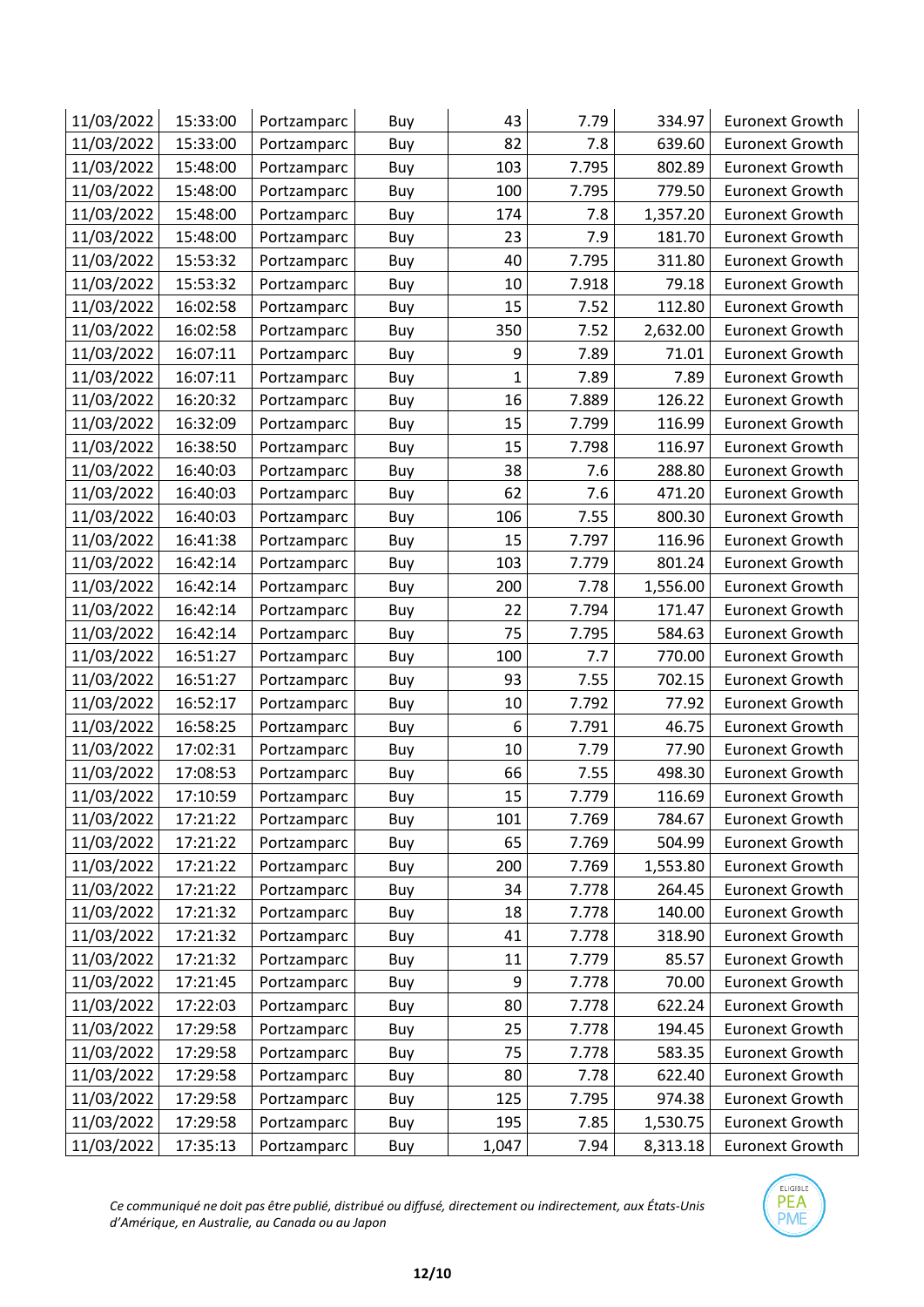| 11/03/2022 | 17:35:13 | Portzamparc | Buy | 453   | 7.94  | 3,596.82  | <b>Euronext Growth</b> |
|------------|----------|-------------|-----|-------|-------|-----------|------------------------|
| 11/03/2022 | 17:35:13 | Portzamparc | Buy | 850   | 7.94  | 6,749.00  | <b>Euronext Growth</b> |
| 11/03/2022 | 17:35:13 | Portzamparc | Buy | 621   | 7.94  | 4,930.74  | <b>Euronext Growth</b> |
| 11/03/2022 | 17:35:13 | Portzamparc | Buy | 487   | 7.94  | 3,866.78  | <b>Euronext Growth</b> |
| 11/03/2022 | 17:35:13 | Portzamparc | Buy | 771   | 7.94  | 6,121.74  | <b>Euronext Growth</b> |
| 11/03/2022 | 17:35:13 | Portzamparc | Buy | 470   | 7.94  | 3,731.80  | <b>Euronext Growth</b> |
| 11/03/2022 | 17:35:13 | Portzamparc | Buy | 455   | 7.94  | 3,612.70  | <b>Euronext Growth</b> |
| 11/03/2022 | 17:35:13 | Portzamparc | Buy | 500   | 7.94  | 3,970.00  | <b>Euronext Growth</b> |
| 11/03/2022 | 17:35:13 | Portzamparc | Buy | 500   | 7.94  | 3,970.00  | <b>Euronext Growth</b> |
| 11/03/2022 | 17:35:13 | Portzamparc | Buy | 250   | 7.94  | 1,985.00  | <b>Euronext Growth</b> |
| 11/03/2022 | 17:35:13 | Portzamparc | Buy | 265   | 7.94  | 2,104.10  | <b>Euronext Growth</b> |
| 11/03/2022 | 17:35:13 | Portzamparc | Buy | 500   | 7.94  | 3,970.00  | <b>Euronext Growth</b> |
| 11/03/2022 | 17:35:13 | Portzamparc | Buy | 500   | 7.94  | 3,970.00  | <b>Euronext Growth</b> |
| 11/03/2022 | 17:35:13 | Portzamparc | Buy | 5     | 7.94  | 39.70     | <b>Euronext Growth</b> |
| 11/03/2022 | 17:35:13 | Portzamparc | Buy | 500   | 7.94  | 3,970.00  | <b>Euronext Growth</b> |
| 11/03/2022 | 17:35:13 | Portzamparc | Buy | 600   | 7.94  | 4,764.00  | <b>Euronext Growth</b> |
| 11/03/2022 | 17:35:13 | Portzamparc | Buy | 140   | 7.94  | 1,111.60  | <b>Euronext Growth</b> |
| 11/03/2022 | 17:35:13 | Portzamparc | Buy | 149   | 7.94  | 1,183.06  | <b>Euronext Growth</b> |
| 11/03/2022 | 17:35:13 | Portzamparc | Buy | 304   | 7.94  | 2,413.76  | <b>Euronext Growth</b> |
| 11/03/2022 | 17:35:13 | Portzamparc | Buy | 117   | 7.94  | 928.98    | <b>Euronext Growth</b> |
| 11/03/2022 | 17:35:13 | Portzamparc | Buy | 100   | 7.94  | 794.00    | <b>Euronext Growth</b> |
| 11/03/2022 | 17:35:13 | Portzamparc | Buy | 416   | 7.94  | 3,303.04  | <b>Euronext Growth</b> |
| 11/03/2022 | 17:35:13 | Portzamparc | Buy | 84    | 7.94  | 666.96    | <b>Euronext Growth</b> |
| 11/03/2022 | 17:35:13 | Portzamparc | Buy | 4,916 | 7.94  | 39,033.04 | <b>Euronext Growth</b> |
| 11/03/2022 | 17:35:13 | Portzamparc | Buy | 4,984 | 7.94  | 39,572.96 | <b>Euronext Growth</b> |
| 11/03/2022 | 17:35:13 | Portzamparc | Buy | 16    | 7.94  | 127.04    | <b>Euronext Growth</b> |
| 11/03/2022 | 17:35:13 | Portzamparc | Buy | 2,934 | 7.94  | 23,295.96 | <b>Euronext Growth</b> |
| 11/03/2022 | 17:35:13 | Portzamparc | Buy | 350   | 7.94  | 2,779.00  | <b>Euronext Growth</b> |
| 11/03/2022 | 17:35:13 | Portzamparc | Buy | 1,716 | 7.94  | 13,625.04 | <b>Euronext Growth</b> |
| 11/03/2022 | 17:35:13 | Portzamparc | Buy | 1,584 | 7.94  | 12,576.96 | <b>Euronext Growth</b> |
| 11/03/2022 | 17:35:13 | Portzamparc | Buy | 1,416 | 7.94  | 11,243.04 | <b>Euronext Growth</b> |
| 11/03/2022 | 17:35:13 | Portzamparc | Buy | 564   | 7.94  | 4,478.16  | <b>Euronext Growth</b> |
| 11/03/2022 | 17:35:13 | Portzamparc | Buy | 1,320 | 7.94  | 10,480.80 | <b>Euronext Growth</b> |
| 11/03/2022 | 17:35:13 | Portzamparc | Buy | 63    | 7.94  | 500.22    | <b>Euronext Growth</b> |
| 11/03/2022 | 17:35:13 | Portzamparc | Buy | 53    | 7.94  | 420.82    | <b>Euronext Growth</b> |
| 14/03/2022 | 09:00:21 | Portzamparc | Buy | 347   | 7.94  | 2,755.18  | <b>Euronext Growth</b> |
| 14/03/2022 | 09:00:21 | Portzamparc | Buy | 26    | 7.94  | 206.44    | <b>Euronext Growth</b> |
| 14/03/2022 | 09:00:21 | Portzamparc | Buy | 627   | 7.94  | 4,978.38  | <b>Euronext Growth</b> |
| 14/03/2022 | 09:11:34 | Portzamparc | Buy | 25    | 7.927 | 198.18    | <b>Euronext Growth</b> |
| 14/03/2022 | 09:39:39 | Portzamparc | Buy | 25    | 7.899 | 197.48    | <b>Euronext Growth</b> |
| 14/03/2022 | 09:54:02 | Portzamparc | Buy | 15    | 7.899 | 118.49    | <b>Euronext Growth</b> |
| 14/03/2022 | 10:02:38 | Portzamparc | Buy | 15    | 7.886 | 118.29    | <b>Euronext Growth</b> |
| 14/03/2022 | 10:26:46 | Portzamparc | Buy | 50    | 7.779 | 388.95    | <b>Euronext Growth</b> |
| 14/03/2022 | 10:42:37 | Portzamparc | Buy | 50    | 7.669 | 383.45    | <b>Euronext Growth</b> |
| 14/03/2022 | 10:45:39 | Portzamparc | Buy | 100   | 7.5   | 750.00    | <b>Euronext Growth</b> |

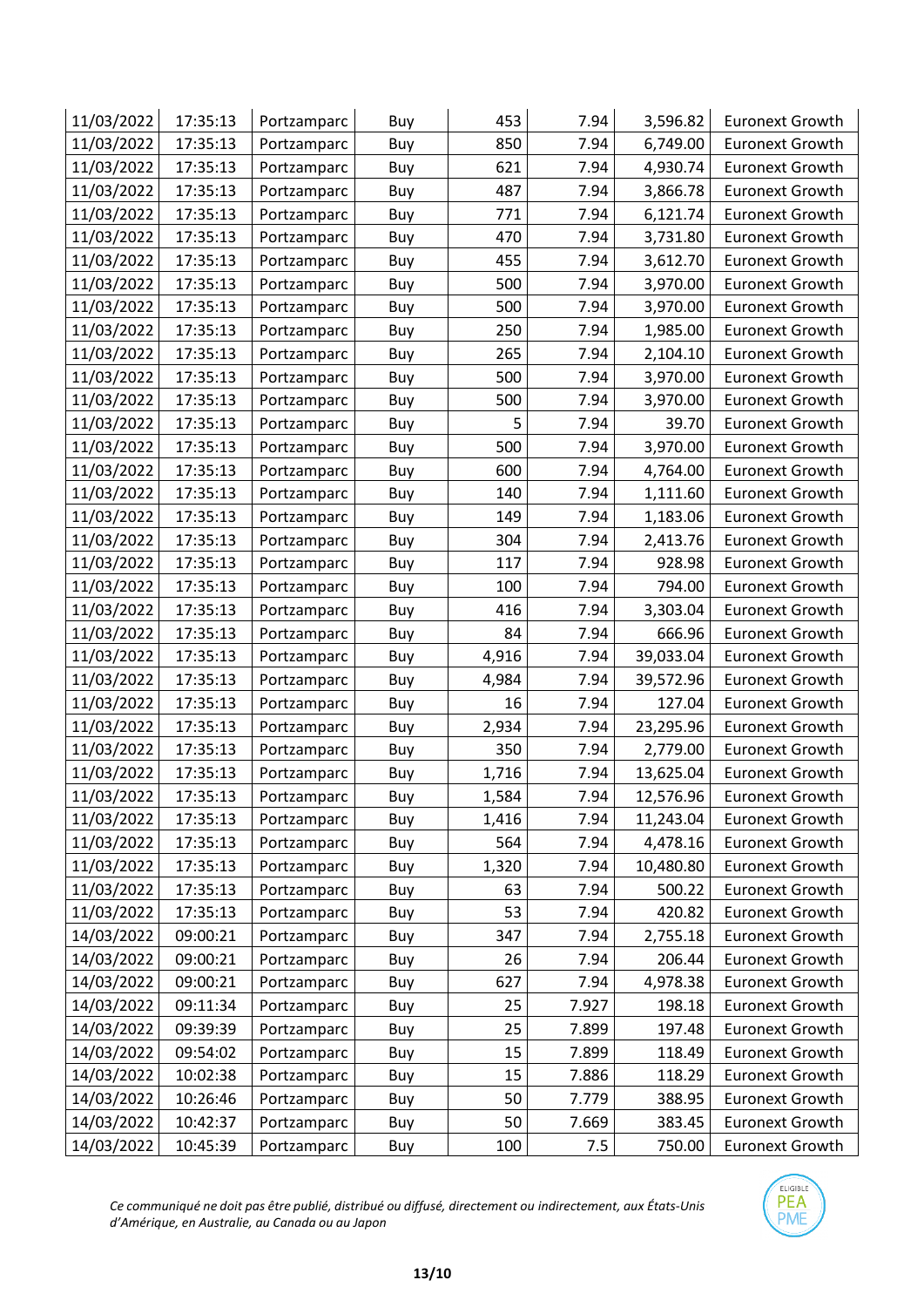| 14/03/2022 | 10:45:50 | Portzamparc | Buy | 10             | 7.668 | 76.68    | <b>Euronext Growth</b> |
|------------|----------|-------------|-----|----------------|-------|----------|------------------------|
| 14/03/2022 | 11:05:51 | Portzamparc | Buy | 10             | 7.658 | 76.58    | <b>Euronext Growth</b> |
| 14/03/2022 | 11:47:30 | Portzamparc | Buy | 20             | 7.657 | 153.14   | <b>Euronext Growth</b> |
| 14/03/2022 | 11:53:55 | Portzamparc | Buy | 15             | 7.659 | 114.89   | <b>Euronext Growth</b> |
| 14/03/2022 | 12:00:17 | Portzamparc | Buy | 10             | 7.659 | 76.59    | <b>Euronext Growth</b> |
| 14/03/2022 | 12:15:20 | Portzamparc | Buy | 144            | 7.66  | 1,103.04 | <b>Euronext Growth</b> |
| 14/03/2022 | 12:15:20 | Portzamparc | Buy | 62             | 7.66  | 474.92   | <b>Euronext Growth</b> |
| 14/03/2022 | 12:15:20 | Portzamparc | Buy | 4              | 7.689 | 30.76    | <b>Euronext Growth</b> |
| 14/03/2022 | 12:41:42 | Portzamparc | Buy | 10             | 7.688 | 76.88    | <b>Euronext Growth</b> |
| 14/03/2022 | 13:01:24 | Portzamparc | Buy | 10             | 7.686 | 76.86    | <b>Euronext Growth</b> |
| 14/03/2022 | 13:54:39 | Portzamparc | Buy | 8              | 7.6   | 60.80    | <b>Euronext Growth</b> |
| 14/03/2022 | 13:54:39 | Portzamparc | Buy | $\overline{2}$ | 7.6   | 15.20    | <b>Euronext Growth</b> |
| 14/03/2022 | 13:54:50 | Portzamparc | Buy | 155            | 7.6   | 1,178.00 | <b>Euronext Growth</b> |
| 14/03/2022 | 13:54:50 | Portzamparc | Buy | 170            | 7.6   | 1,292.00 | <b>Euronext Growth</b> |
| 14/03/2022 | 13:54:50 | Portzamparc | Buy | 5              | 7.679 | 38.40    | <b>Euronext Growth</b> |
| 14/03/2022 | 14:45:30 | Portzamparc | Buy | 81             | 7.609 | 616.33   | <b>Euronext Growth</b> |
| 14/03/2022 | 14:45:30 | Portzamparc | Buy | 188            | 7.61  | 1,430.68 | <b>Euronext Growth</b> |
| 14/03/2022 | 14:45:30 | Portzamparc | Buy | 131            | 7.623 | 998.61   | <b>Euronext Growth</b> |
| 14/03/2022 | 14:45:44 | Portzamparc | Buy | 127            | 7.623 | 968.12   | <b>Euronext Growth</b> |
| 14/03/2022 | 14:45:44 | Portzamparc | Buy | 3              | 7.669 | 23.01    | <b>Euronext Growth</b> |
| 14/03/2022 | 14:58:35 | Portzamparc | Buy | 15             | 7.668 | 115.02   | <b>Euronext Growth</b> |
| 14/03/2022 | 15:26:46 | Portzamparc | Buy | 105            | 7.667 | 805.04   | <b>Euronext Growth</b> |
| 14/03/2022 | 15:26:46 | Portzamparc | Buy | 157            | 7.667 | 1,203.72 | <b>Euronext Growth</b> |
| 14/03/2022 | 15:26:46 | Portzamparc | Buy | 66             | 7.668 | 506.09   | <b>Euronext Growth</b> |
| 14/03/2022 | 15:26:46 | Portzamparc | Buy | 112            | 7.669 | 858.93   | <b>Euronext Growth</b> |
| 14/03/2022 | 16:56:51 | Portzamparc | Buy | 106            | 7.599 | 805.49   | <b>Euronext Growth</b> |
| 14/03/2022 | 16:56:51 | Portzamparc | Buy | 9              | 7.6   | 68.40    | <b>Euronext Growth</b> |
| 14/03/2022 | 16:57:03 | Portzamparc | Buy | 106            | 7.599 | 805.49   | <b>Euronext Growth</b> |
| 14/03/2022 | 16:57:03 | Portzamparc | Buy | 181            | 7.6   | 1,375.60 | <b>Euronext Growth</b> |
| 14/03/2022 | 16:57:03 | Portzamparc | Buy | 48             | 7.6   | 364.80   | <b>Euronext Growth</b> |
| 14/03/2022 | 17:07:57 | Portzamparc | Buy | 104            | 7.584 | 788.74   | <b>Euronext Growth</b> |
| 14/03/2022 | 17:07:57 | Portzamparc | Buy | 40             | 7.584 | 303.36   | <b>Euronext Growth</b> |
| 14/03/2022 | 17:07:57 | Portzamparc | Buy | 1              | 7.659 | 7.66     | <b>Euronext Growth</b> |
| 14/03/2022 | 17:16:05 | Portzamparc | Buy | 100            | 7.659 | 765.90   | <b>Euronext Growth</b> |
| 14/03/2022 | 17:16:19 | Portzamparc | Buy | 100            | 7.658 | 765.80   | <b>Euronext Growth</b> |
| 14/03/2022 | 17:16:33 | Portzamparc | Buy | 50             | 7.657 | 382.85   | <b>Euronext Growth</b> |
| 14/03/2022 | 17:18:22 | Portzamparc | Buy | 15             | 7.656 | 114.84   | <b>Euronext Growth</b> |
| 14/03/2022 | 17:27:12 | Portzamparc | Buy | 40             | 7.6   | 304.00   | <b>Euronext Growth</b> |
| 14/03/2022 | 17:27:12 | Portzamparc | Buy | 43             | 7.6   | 326.80   | <b>Euronext Growth</b> |
| 14/03/2022 | 17:27:12 | Portzamparc | Buy | 105            | 7.659 | 804.20   | <b>Euronext Growth</b> |
| 14/03/2022 | 17:27:12 | Portzamparc | Buy | 125            | 7.66  | 957.50   | <b>Euronext Growth</b> |
| 14/03/2022 | 17:27:12 | Portzamparc | Buy | 128            | 7.67  | 981.76   | <b>Euronext Growth</b> |
| 14/03/2022 | 17:27:12 | Portzamparc | Buy | 59             | 7.69  | 453.71   | <b>Euronext Growth</b> |
| 14/03/2022 | 17:27:22 | Portzamparc | Buy | 71             | 7.69  | 545.99   | <b>Euronext Growth</b> |
| 14/03/2022 | 17:27:22 | Portzamparc | Buy | 47             | 7.69  | 361.43   | <b>Euronext Growth</b> |

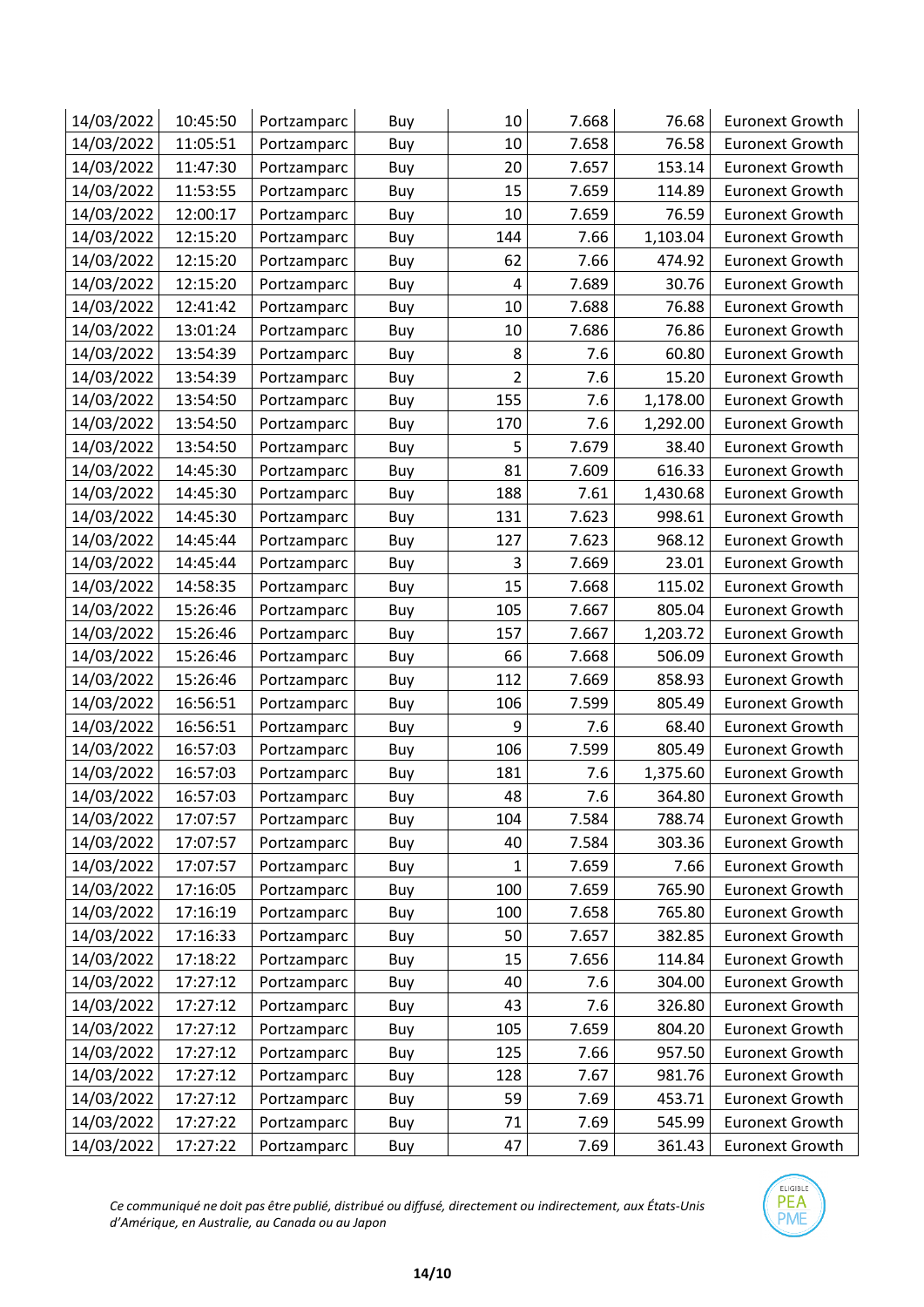| 14/03/2022 | 17:27:22 | Portzamparc | Buy | 54             | 7.69  | 415.26    | <b>Euronext Growth</b> |
|------------|----------|-------------|-----|----------------|-------|-----------|------------------------|
| 14/03/2022 | 17:27:22 | Portzamparc | Buy | 328            | 7.699 | 2,525.27  | <b>Euronext Growth</b> |
| 14/03/2022 | 17:29:42 | Portzamparc | Buy | 43             | 7.583 | 326.07    | <b>Euronext Growth</b> |
| 14/03/2022 | 17:29:42 | Portzamparc | Buy | 200            | 7.583 | 1,516.60  | <b>Euronext Growth</b> |
| 14/03/2022 | 17:29:42 | Portzamparc | Buy | 107            | 7.699 | 823.79    | <b>Euronext Growth</b> |
| 14/03/2022 | 17:29:58 | Portzamparc | Buy | 89             | 7.699 | 685.21    | <b>Euronext Growth</b> |
| 14/03/2022 | 17:29:58 | Portzamparc | Buy | 81             | 7.699 | 623.62    | <b>Euronext Growth</b> |
| 14/03/2022 | 17:29:58 | Portzamparc | Buy | 30             | 7.7   | 231.00    | <b>Euronext Growth</b> |
| 14/03/2022 | 17:35:04 | Portzamparc | Buy | 12             | 7.5   | 90.00     | <b>Euronext Growth</b> |
| 14/03/2022 | 17:35:04 | Portzamparc | Buy | 209            | 7.5   | 1,567.50  | <b>Euronext Growth</b> |
| 14/03/2022 | 17:35:04 | Portzamparc | Buy | 2              | 7.5   | 15.00     | <b>Euronext Growth</b> |
| 14/03/2022 | 17:35:04 | Portzamparc | Buy | 4,467          | 7.5   | 33,502.50 | <b>Euronext Growth</b> |
| 14/03/2022 | 17:35:04 | Portzamparc | Buy | 1,273          | 7.5   | 9,547.50  | <b>Euronext Growth</b> |
| 14/03/2022 | 17:35:04 | Portzamparc | Buy | 2,585          | 7.5   | 19,387.50 | <b>Euronext Growth</b> |
| 14/03/2022 | 17:35:04 | Portzamparc | Buy | 1,978          | 7.5   | 14,835.00 | <b>Euronext Growth</b> |
| 14/03/2022 | 17:35:04 | Portzamparc | Buy | 230            | 7.5   | 1,725.00  | <b>Euronext Growth</b> |
| 14/03/2022 | 17:35:04 | Portzamparc | Buy | 3,360          | 7.5   | 25,200.00 | <b>Euronext Growth</b> |
| 14/03/2022 | 17:35:04 | Portzamparc | Buy | 574            | 7.5   | 4,305.00  | <b>Euronext Growth</b> |
| 14/03/2022 | 17:35:04 | Portzamparc | Buy | 426            | 7.5   | 3,195.00  | <b>Euronext Growth</b> |
| 14/03/2022 | 17:35:04 | Portzamparc | Buy | 1,275          | 7.5   | 9,562.50  | <b>Euronext Growth</b> |
| 14/03/2022 | 17:35:04 | Portzamparc | Buy | 140            | 7.5   | 1,050.00  | <b>Euronext Growth</b> |
| 14/03/2022 | 17:35:04 | Portzamparc | Buy | 200            | 7.5   | 1,500.00  | <b>Euronext Growth</b> |
| 14/03/2022 | 17:35:04 | Portzamparc | Buy | 2,959          | 7.5   | 22,192.50 | <b>Euronext Growth</b> |
| 14/03/2022 | 17:35:04 | Portzamparc | Buy | 10,000         | 7.5   | 75,000.00 | <b>Euronext Growth</b> |
| 14/03/2022 | 17:35:04 | Portzamparc | Buy | 7,874          | 7.5   | 59,055.00 | <b>Euronext Growth</b> |
| 14/03/2022 | 17:35:04 | Portzamparc | Buy | 2,126          | 7.5   | 15,945.00 | <b>Euronext Growth</b> |
| 14/03/2022 | 17:35:04 | Portzamparc | Buy | 5,000          | 7.5   | 37,500.00 | <b>Euronext Growth</b> |
| 14/03/2022 | 17:35:04 | Portzamparc | Buy | 10,000         | 7.5   | 75,000.00 | <b>Euronext Growth</b> |
| 15/03/2022 | 09:03:55 | Portzamparc | Buy | 500            | 7.5   | 3,750.00  | <b>Euronext Growth</b> |
| 15/03/2022 | 09:05:42 | Portzamparc | Buy | 10             | 7.548 | 75.48     | <b>Euronext Growth</b> |
| 15/03/2022 | 09:15:05 | Portzamparc | Buy | 10             | 7.539 | 75.39     | <b>Euronext Growth</b> |
| 15/03/2022 | 09:15:13 | Portzamparc | Buy | 200            | 7.47  | 1,494.00  | <b>Euronext Growth</b> |
| 15/03/2022 | 09:15:23 | Portzamparc | Buy | 10             | 7.538 | 75.38     | <b>Euronext Growth</b> |
| 15/03/2022 | 09:40:21 | Portzamparc | Buy | 59             | 7.43  | 438.37    | <b>Euronext Growth</b> |
| 15/03/2022 | 09:40:21 | Portzamparc | Buy | 241            | 7.43  | 1,790.63  | <b>Euronext Growth</b> |
| 15/03/2022 | 09:42:27 | Portzamparc | Buy | 58             | 7.45  | 432.10    | <b>Euronext Growth</b> |
| 15/03/2022 | 09:42:27 | Portzamparc | Buy | $\overline{2}$ | 7.514 | 15.03     | <b>Euronext Growth</b> |
| 15/03/2022 | 10:51:25 | Portzamparc | Buy | 50             | 7.488 | 374.40    | <b>Euronext Growth</b> |
| 15/03/2022 | 11:19:05 | Portzamparc | Buy | 15             | 7.485 | 112.28    | <b>Euronext Growth</b> |
| 15/03/2022 | 11:26:31 | Portzamparc | Buy | 20             | 7.484 | 149.68    | <b>Euronext Growth</b> |
| 15/03/2022 | 11:36:26 | Portzamparc | Buy | 15             | 7.478 | 112.17    | <b>Euronext Growth</b> |
| 15/03/2022 | 11:42:02 | Portzamparc | Buy | 10             | 7.478 | 74.78     | <b>Euronext Growth</b> |
| 15/03/2022 | 11:47:51 | Portzamparc | Buy | 10             | 7.478 | 74.78     | <b>Euronext Growth</b> |
| 15/03/2022 | 11:53:05 | Portzamparc | Buy | 10             | 7.449 | 74.49     | <b>Euronext Growth</b> |
| 15/03/2022 | 12:09:08 | Portzamparc | Buy | 15             | 7.447 | 111.71    | <b>Euronext Growth</b> |

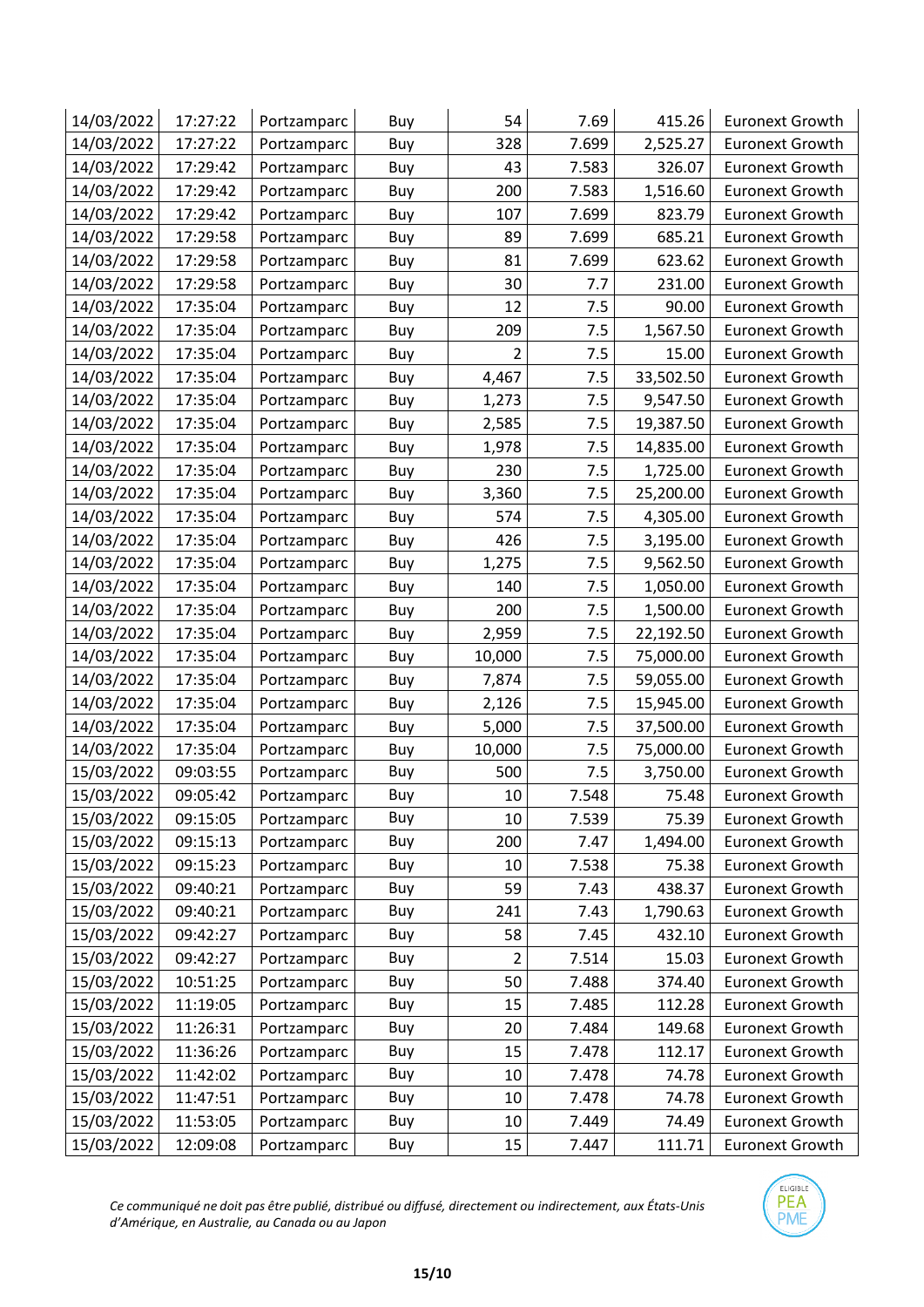| 15/03/2022 | 12:20:48 | Portzamparc | Buy | 50             | 7.36  | 368.00    | <b>Euronext Growth</b> |
|------------|----------|-------------|-----|----------------|-------|-----------|------------------------|
| 15/03/2022 | 12:20:48 | Portzamparc | Buy | 48             | 7.36  | 353.28    | <b>Euronext Growth</b> |
| 15/03/2022 | 12:20:57 | Portzamparc | Buy | 10             | 7.446 | 74.46     | <b>Euronext Growth</b> |
| 15/03/2022 | 12:54:06 | Portzamparc | Buy | 72             | 7.34  | 528.48    | <b>Euronext Growth</b> |
| 15/03/2022 | 12:56:10 | Portzamparc | Buy | 30             | 7.34  | 220.20    | <b>Euronext Growth</b> |
| 15/03/2022 | 13:51:27 | Portzamparc | Buy | 59             | 7.399 | 436.54    | <b>Euronext Growth</b> |
| 15/03/2022 | 13:51:27 | Portzamparc | Buy | 1              | 7.475 | 7.48      | <b>Euronext Growth</b> |
| 15/03/2022 | 14:48:39 | Portzamparc | Buy | 72             | 7.473 | 538.06    | <b>Euronext Growth</b> |
| 15/03/2022 | 14:48:39 | Portzamparc | Buy | 131            | 7.473 | 978.96    | <b>Euronext Growth</b> |
| 15/03/2022 | 14:48:39 | Portzamparc | Buy | 126            | 7.474 | 941.72    | <b>Euronext Growth</b> |
| 15/03/2022 | 14:48:39 | Portzamparc | Buy | 66             | 7.484 | 493.94    | <b>Euronext Growth</b> |
| 15/03/2022 | 14:48:39 | Portzamparc | Buy | 5              | 7.519 | 37.60     | <b>Euronext Growth</b> |
| 15/03/2022 | 14:48:53 | Portzamparc | Buy | 71             | 7.518 | 533.78    | <b>Euronext Growth</b> |
| 15/03/2022 | 14:48:53 | Portzamparc | Buy | 124            | 7.519 | 932.36    | <b>Euronext Growth</b> |
| 15/03/2022 | 14:49:04 | Portzamparc | Buy | 58             | 7.518 | 436.04    | <b>Euronext Growth</b> |
| 15/03/2022 | 14:49:04 | Portzamparc | Buy | $\overline{2}$ | 7.519 | 15.04     | <b>Euronext Growth</b> |
| 15/03/2022 | 14:59:26 | Portzamparc | Buy | 71             | 7.518 | 533.78    | <b>Euronext Growth</b> |
| 15/03/2022 | 14:59:26 | Portzamparc | Buy | 67             | 7.519 | 503.77    | <b>Euronext Growth</b> |
| 15/03/2022 | 14:59:26 | Portzamparc | Buy | 22             | 7.56  | 166.32    | <b>Euronext Growth</b> |
| 15/03/2022 | 14:59:46 | Portzamparc | Buy | 50             | 7.559 | 377.95    | <b>Euronext Growth</b> |
| 15/03/2022 | 16:32:21 | Portzamparc | Buy | 71             | 7.497 | 532.29    | <b>Euronext Growth</b> |
| 15/03/2022 | 16:32:21 | Portzamparc | Buy | 106            | 7.497 | 794.68    | <b>Euronext Growth</b> |
| 15/03/2022 | 16:32:21 | Portzamparc | Buy | 58             | 7.499 | 434.94    | <b>Euronext Growth</b> |
| 15/03/2022 | 16:32:21 | Portzamparc | Buy | 65             | 7.5   | 487.50    | <b>Euronext Growth</b> |
| 15/03/2022 | 16:32:33 | Portzamparc | Buy | 26             | 7.5   | 195.00    | <b>Euronext Growth</b> |
| 15/03/2022 | 16:32:33 | Portzamparc | Buy | 52             | 7.5   | 390.00    | <b>Euronext Growth</b> |
| 15/03/2022 | 16:32:33 | Portzamparc | Buy | 50             | 7.55  | 377.50    | <b>Euronext Growth</b> |
| 15/03/2022 | 16:32:33 | Portzamparc | Buy | 22             | 7.56  | 166.32    | <b>Euronext Growth</b> |
| 15/03/2022 | 16:32:46 | Portzamparc | Buy | 69             | 7.5   | 517.50    | <b>Euronext Growth</b> |
| 15/03/2022 | 16:32:46 | Portzamparc | Buy | 57             | 7.5   | 427.50    | Euronext Growth        |
| 15/03/2022 | 16:32:46 | Portzamparc | Buy | 68             | 7.5   | 510.00    | <b>Euronext Growth</b> |
| 15/03/2022 | 16:32:46 | Portzamparc | Buy | 26             | 7.56  | 196.56    | <b>Euronext Growth</b> |
| 15/03/2022 | 16:32:46 | Portzamparc | Buy | 80             | 7.6   | 608.00    | <b>Euronext Growth</b> |
| 15/03/2022 | 16:35:07 | Portzamparc | Buy | 23             | 7.5   | 172.50    | <b>Euronext Growth</b> |
| 15/03/2022 | 16:35:07 | Portzamparc | Buy | 78             | 7.5   | 585.00    | <b>Euronext Growth</b> |
| 15/03/2022 | 16:35:07 | Portzamparc | Buy | 51             | 7.5   | 382.50    | <b>Euronext Growth</b> |
| 15/03/2022 | 16:35:07 | Portzamparc | Buy | 92             | 7.5   | 690.00    | <b>Euronext Growth</b> |
| 15/03/2022 | 16:35:07 | Portzamparc | Buy | 319            | 7.6   | 2,424.40  | <b>Euronext Growth</b> |
| 15/03/2022 | 16:35:07 | Portzamparc | Buy | 1,400          | 7.6   | 10,640.00 | <b>Euronext Growth</b> |
| 15/03/2022 | 16:35:07 | Portzamparc | Buy | 40             | 7.64  | 305.60    | <b>Euronext Growth</b> |
| 15/03/2022 | 16:35:07 | Portzamparc | Buy | 97             | 7.64  | 741.08    | <b>Euronext Growth</b> |
| 15/03/2022 | 16:35:46 | Portzamparc | Buy | 10             | 7.5   | 75.00     | <b>Euronext Growth</b> |
| 15/03/2022 | 17:00:31 | Portzamparc | Buy | 15             | 7.5   | 112.50    | <b>Euronext Growth</b> |
| 15/03/2022 | 17:02:24 | Portzamparc | Buy | 38             | 7.5   | 285.00    | <b>Euronext Growth</b> |
| 15/03/2022 | 17:02:24 | Portzamparc | Buy | 118            | 7.5   | 885.00    | <b>Euronext Growth</b> |